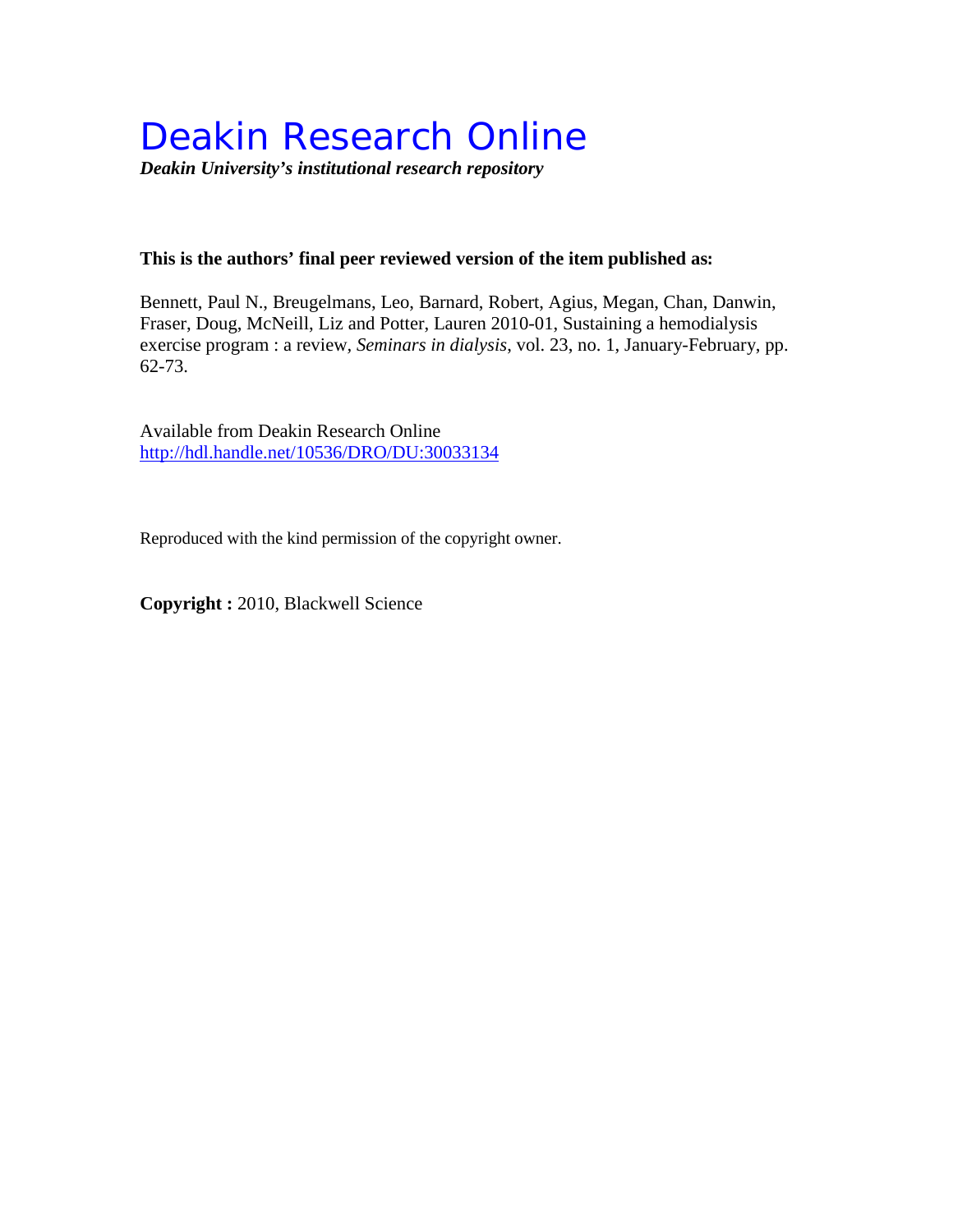Title: Sustaining a hemodialysis exercise program: A review

Authors: Paul N Bennett<sup>1</sup>, Leo Breugelmans<sup>2</sup>, Robert Barnard<sup>3</sup>, Megan Agius<sup>2</sup>, Danwin Chan<sup>3</sup>, Doug Fraser<sup>3</sup>, Liz McNeill<sup>1</sup>, Wendy Oppermann<sup>4</sup>, Lauren Potter<sup>3</sup>.

<sup>1</sup>Faculty of Health Sciences, Flinders University, <sup>2</sup>Hampstead Dialysis Centre, Royal Adelaide Hospital, <sup>3</sup>Centre for Physical Activity in Aging, Hampstead Rehabilitation Centre, <sup>4</sup>Flinders Medical Centre

Corresponding Author: Paul N Bennett, Faculty of Health Sciences, Flinders University of South Australia, Sturt Rd, Bedford Park, South Australia, 5042. [paul.bennett@flinders.edu.au](mailto:paul.bennett@flinders.edu.au)

Author declaration: No financial assistance has been provided to the authors of this manuscript and the authors declare no conflicts of interest.

Key terms: exercise, dialysis, hemodialysis, physical activity, end stage kidney disease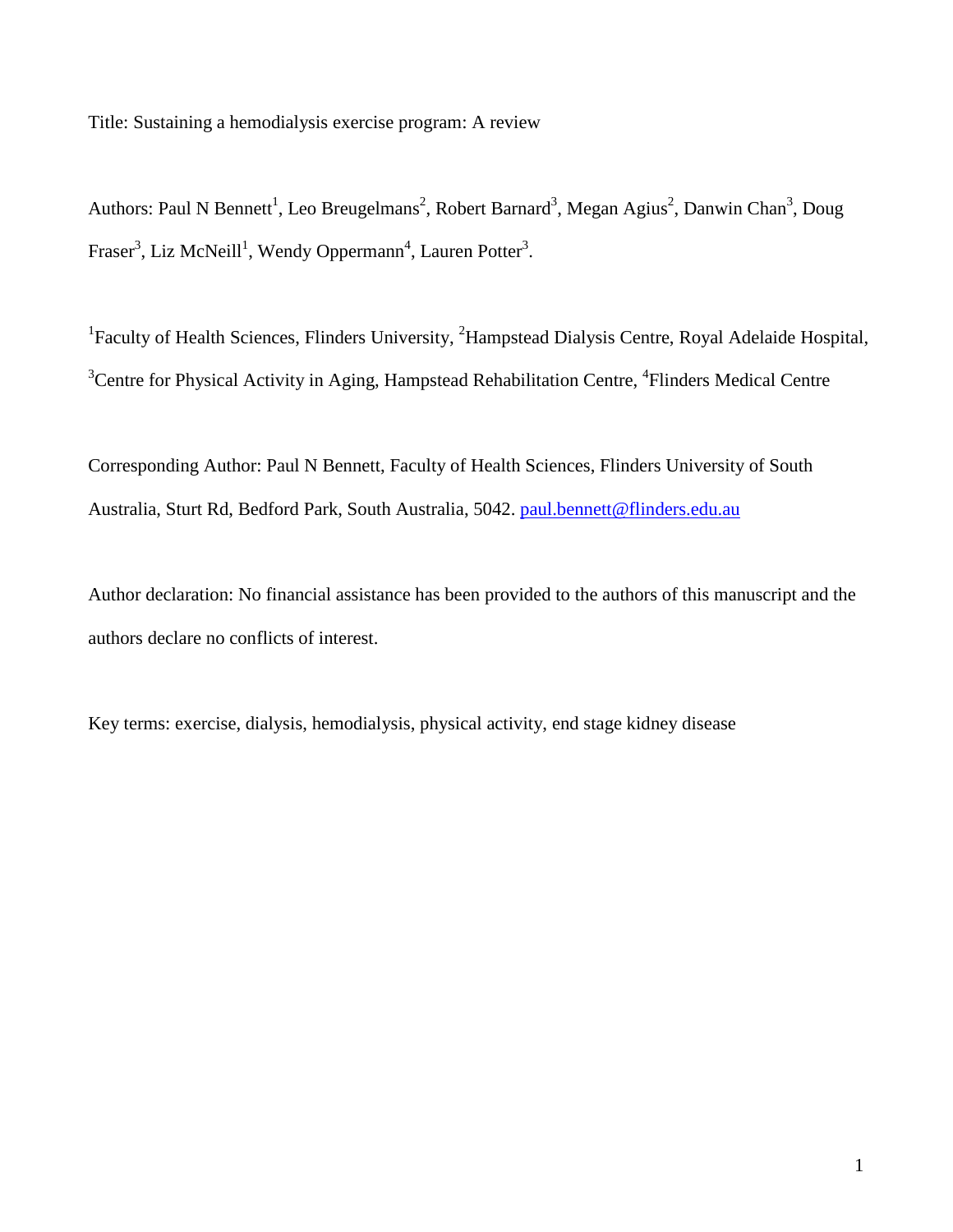# Abstract:

This article reviews the literature addressing exercise programs for dialysis patients in order to identify elements necessary for sustaining exercise programs in this population.

Literature searches for publications (January 1980 to February 2009) in Medline (OVID), PubMed, CINAHL (EBSCO), EBSCOhost EJS, ProQuest Central, Web of Science, Cochrane Library, Google Scholar, ScienceDirect, SpringerLink (Kluwer) and Wiley Interscience (Blackwell) were performed. Reference lists from relevant articles were hand searched for further publications. Criteria for inclusion included full-text primary research and review articles focused on exercise for adult hemodialysis patients. One hundred and seventy one publications were found with a primary focus on exercise in hemodialysis. Of these, 28 primary research and 14 review articles addressed one or more aspects of sustainability of hemodialysis exercise programs. Factors contributing to sustainable exercise programs included: dedicated exercise professionals; encouragement to exercise intradialytically; dialysis and medical staff commitment; adequate physical requirements of equipment and space; interesting and stimulating; cost implications need to be addressed; exercise is not for everyone; requires individual prescription, and there is no age barrier to exercise on hemodialysis.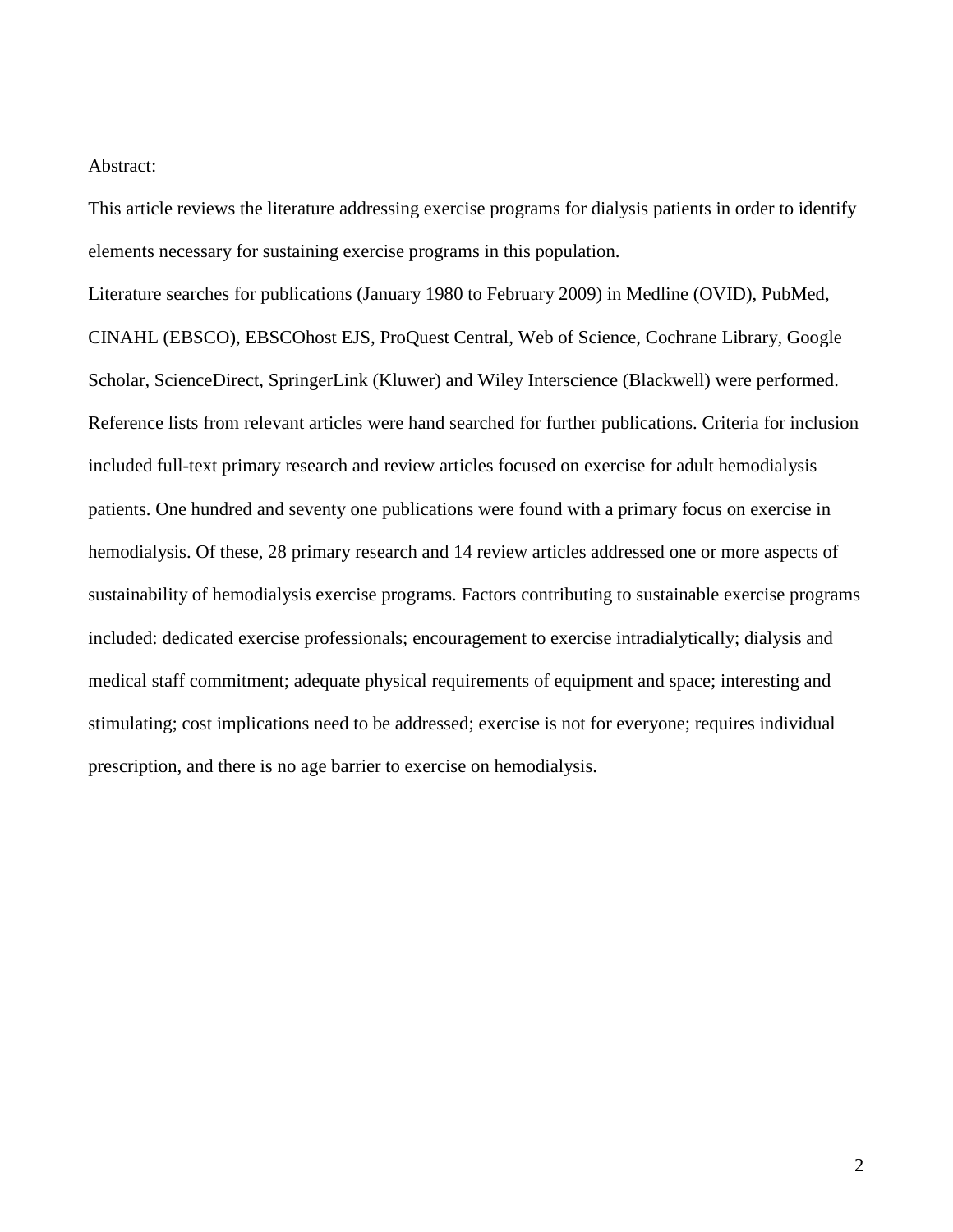# **Background**

People living with end stage kidney disease (ESKD) on dialysis have significantly higher mortality rates (1, 2) and significantly lower rates of exercise (2-22) when compared to healthy individuals. Dialysis exercise programs have been shown to improve cardiovascular risk (5, 23-33), quality of life (34-51), physical function (6, 34, 46, 47, 49, 52-83), muscle condition (84-93), dialysis efficacy (35, 36, 61, 77, 94-102) and can decrease indicators of depression (41, 103-108), inflammatory markers (56, 86, 109, 110) and mortality (111, 112) in this population. Although the benefits of exercise have been frequently reported there are challenges for dialysis providers to incorporate exercise in their routine treatment (113-126) with many well-designed exercise interventions, showing great efficacy, but with limited value in real world settings (127).

Recent comprehensive reviews have summarized the clear benefits of exercise for people receiving dialysis (111, 113, 114, 128-139). These reviews have presented the advantages of exercise and physical activity for dialysis patients, recommending the incorporation of exercise into routine dialysis prescription and strongly question why exercise is not a part of the standard dialysis prescription. However, sustaining exercise and activity may be a greater challenge.

#### **Exercise sustainability**

The concept of sustainability as it relates to dialysis exercise programs has not been clearly defined in the literature. We propose that sustainability implies the notion that exercise is included in routine care (126, 130, 138, 140) and/or considered a normal part of a person's life (113), whether the exercise is performed on or off dialysis. Thus, sustainable exercise should be an ongoing, routine priority in the life of a person receiving dialysis.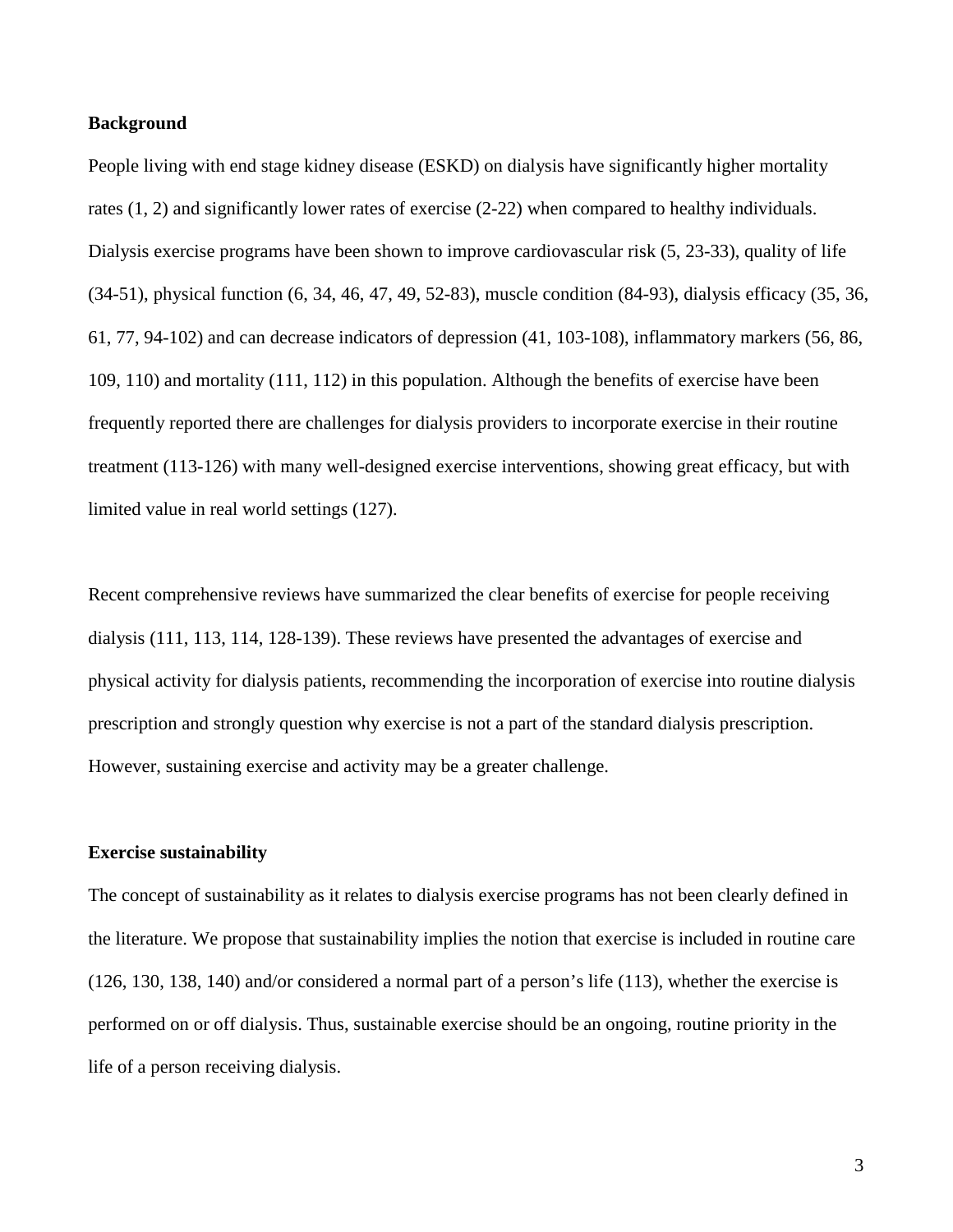We propose that the challenge to sustaining an exercise program and inclusion in routine care, is vital to increase dialysis patient exercise rates and improve physical and psychological side effects of ESKD. Although examples of successful hemodialysis exercise programs have been reported (53, 101, 133, 140-153) the challenge to sustain such programs in busy dialysis centres is great (154-157).

Unfortunately, adherence to a particular mode of exercise in a dialysis research study does not always equate to the sustainability of that type of exercise. In all people living with chronic disease, the important goal is to include this exercise into routine care (138). This can be no more evident than in chronic kidney disease where sustaining exercise and activity for people receiving dialysis has been a challenge. Thus, the aim of this paper is to review the extant literature relating to 'sustaining' exercise in order to provide recommendations for dialysis staff to maintain ongoing hemodialysis exercise programs.

## **Methods**

In 2009 a literature search for English language publications was conducted using the Medline (OVID), PubMed, CINAHL, EBSCOhost EJS, ProQuest Central, Web of Science, Cochrane Library, Google Scholar, ScienceDirect, SpringerLink (Kluwer) and Wiley Interscience (Blackwell) databases. The search included all articles up until February 28 2009. Search terms included: exercise, hemodialysis, haemodialysis, dialysis, physical activity, end-stage renal disease, end-stage kidney disease and rehabilitation. Reference list were hand-searched for further relevant articles (Figure 1).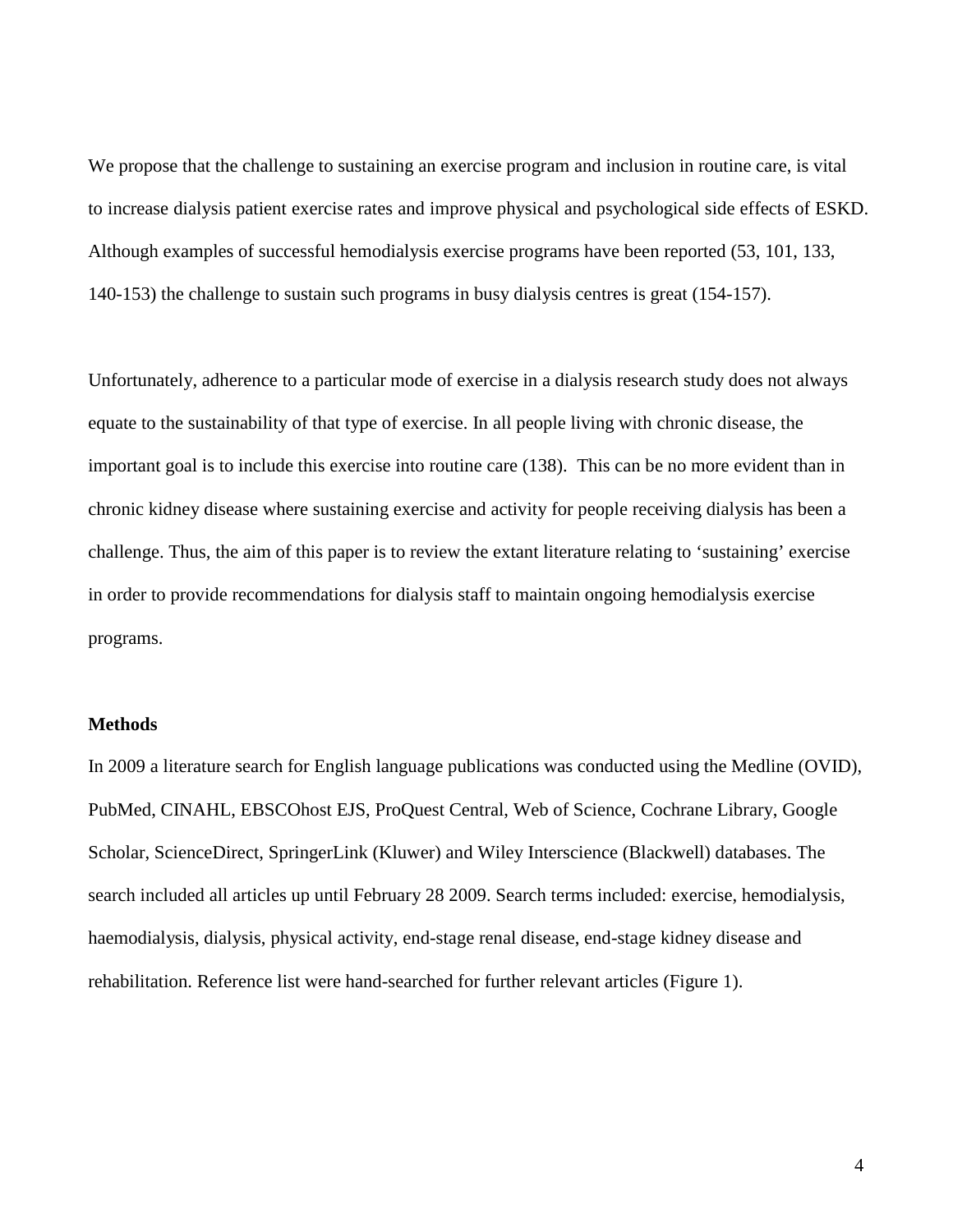Selection criteria were that the article was written between January 1980 and February 2009, and the articles main focus was exercise in adult hemodialysis patients. We accepted original, primary research (quantitative and qualitative), case studies and review articles. We excluded articles addressing exercise in children, peritoneal dialysis only, chronic kidney disease only and kidney transplantation only because our focus was on patients receiving hemodialysis.

Articles that were not primary research were included because the focus of our review was sustainability of exercise programs. These articles were case studies, reviews, opinion pieces and crosssectional surveys, which may not have been well-designed research, but contained valuable information relevant to the sustainability of hemodialysis exercise programs. Well designed primary research may not reveal sustainable elements because the research is not performed over a long enough time period required to reveal these elements. In addition, ethical aspects, given the clear benefits of hemodialysis exercise programs may discourage longitudinal studies.

One hundred and seventy one articles that met our criteria were reviewed by two reviewers, one an experienced academic and one experienced clinician, experienced in exercise and hemodialysis. Each article was searched for any reference to maintaining, sustaining or continuing an exercise program for hemodialysis. Of the 171 articles, 28 primary research (Table 1) and 14 review articles (Table 2) addressed at least one aspect of sustaining, maintaining or continuing a hemodialysis exercise program.

# **Results**

Analysis of articles that met the inclusion criteria revealed varied exercise associated interventions and important aspects of commencing an exercise program (101, 128, 136, 140, 142, 145, 151). However, there was less evidence of researchers focusing on maintaining hemodialysis exercise programs

5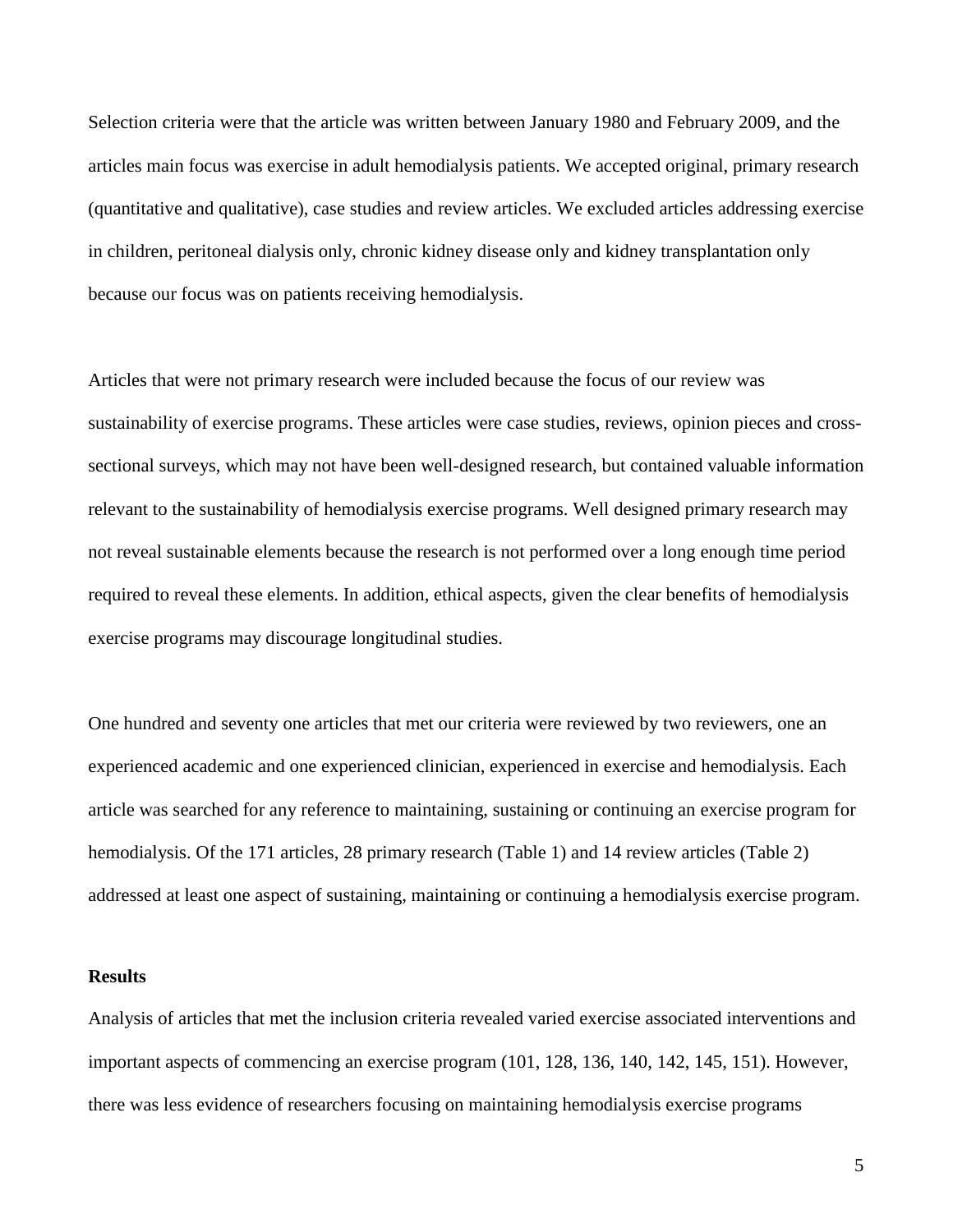following the research period. In saying this, analysis of the 171 articles revealed elements of care that may contribute to a sustained hemodialysis exercise program (Table 3). These elements were:

- 1. A sustainable program requires exercise professionals
- 2. Intradialytic exercise
- 3. Commitment from dialysis and medical staff
- 4. Adequate physical requirements of equipment and space
- 5. Exercise programs need to be interesting and stimulating
- 6. The cost implications of the exercise program need to be addressed
- 7. Exercise is not for everyone and requires individual prescription
- 8. Age is no barrier to exercise on hemodialysis

#### **A sustainable program requires exercise professionals**

The most frequently cited factor in sustaining a hemodialysis exercise program was to engage experts in physical therapy (62, 64, 79, 108, 114, 130, 133, 147, 158, 159). The benefits of this strategy contributed to safe, individually prescribed exercise regimens and thus, removing the pressure from busy hemodialysis staff who often considered exercise to be a low priority in their workload (133, 146). Furthermore, hemodialysis patients responded well to exercise focused professionals who motivated and provided an added element to the hemodialysis treatment.

Clinicians who led exercise programs were either exercise physiologists (62, 66, 86, 101, 114, 130, 133, 153, 158) or physiotherapists (physical therapists) (49, 66, 120, 147, 153, 158, 160). These exercise professionals were often a part of an exercise facility who partnered the dialysis unit (130, 140, 153, 161). Synergies have occurred with partnerships where the dialysis unit has created a venue for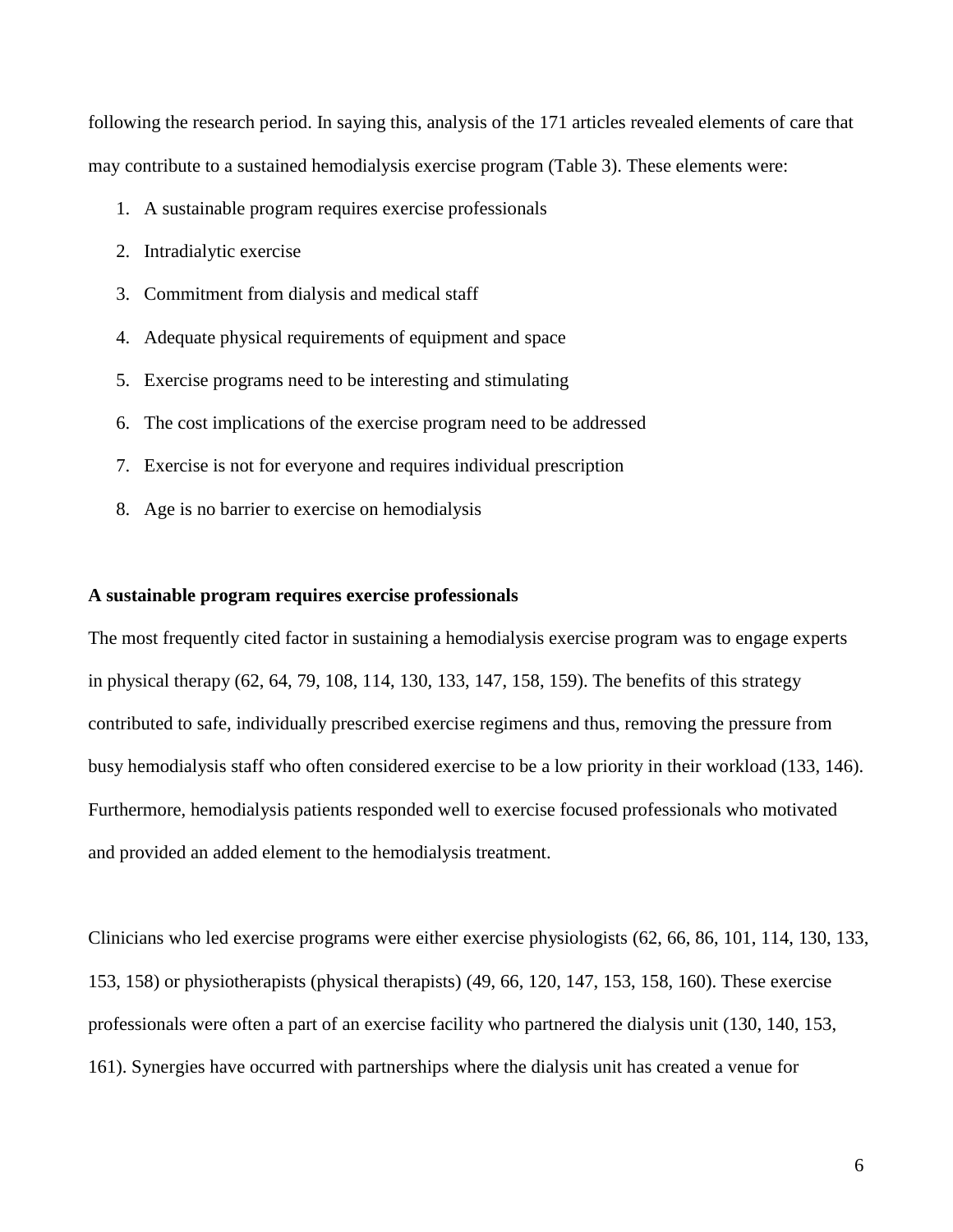exercise physiologists to practice while the exercise professionals increase the physical activity of the dialysis patients (155). Ridley et al. (49) suggested that each dialysis unit would benefit from an exercise professional equivalent to 0.4 full time equivalent. This would enable 45 to 60 minutes for each dialysis shift (49). In addition to exercise professionals, dietitians (86, 151), social workers (148, 153), physiatrists (rehabilitation physicians) (153), occupational therapists (157) and kinesiologists (88) have contributed their expertise to sustain hemodialysis exercise programs.

Exercise professionals can coach and encourage dialysis staff to embrace exercise as a part of the patients' prescription (3, 86, 114, 133, 158) which may contribute to staff increased confidence with exercise. However, our experience has shown that if exercise professionals are not involved, dialysis staff prioritise other tasks and patient exercise rates reduce (155). Furthermore, exercise professionals have been under-utilized in hemodialysis units (157) and we concur with Ridley et al. (49) who believe exercise professionals should be present in a dialysis unit at a minimum of two days per week in order to be visible to all patients. Thus, exercise professional involvement contributes immensely to the hemodialysis units' 'exercise culture'.

# **Intradialytic exercise**

There is a consensus of opinion, although no empirical evidence, that the sustainability of hemodialysis exercise programs is complemented if exercise is conducted whilst the patients are on dialysis (4, 48, 49, 65, 70, 100, 108, 133, 139, 140, 150, 162). In a comparison of three different exercise regimes Konstantinidou et al. (65) found that both non-dialysis day and interdialytic programs were effective, however, the interdialytic program had greater adherence in the research study. In an earlier study, Painter et al. (83), also found high rates of intradialytic hemodialysis exercise adherence. Although this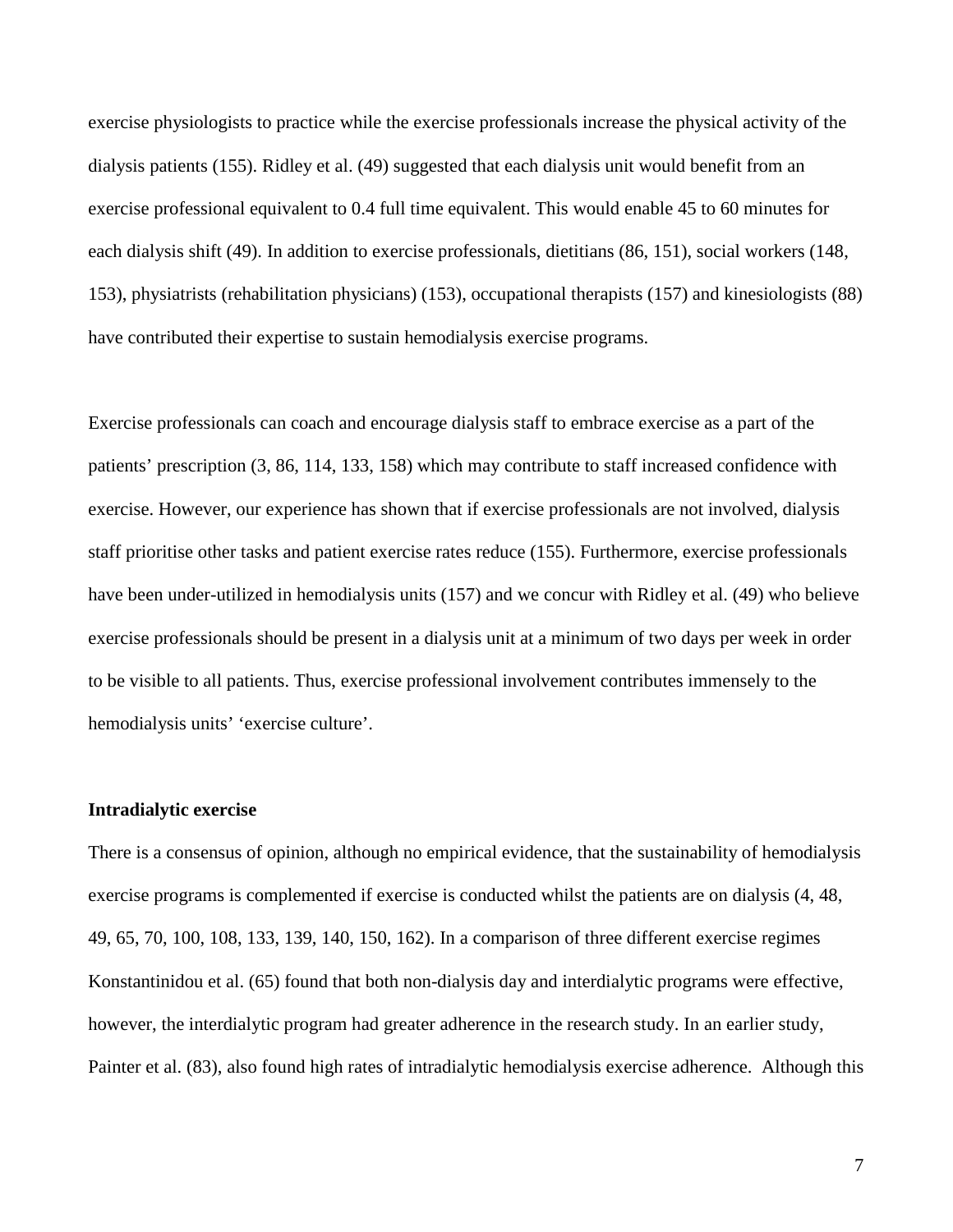may suggest that intradialytic exercise is more sustainable, conclusions linking adherence in a research study and sustainability of a long-term exercise program need to be made with caution. In saying this however, exercise on dialysis is convenient (65, 163) and assists in decreasing the boredom (130) of the dialysis treatment.

Although perceived barriers have been identified to intradialytic exercise (119) strategies to overcome these have been successful (126, 140). Strategies such as exercising early in the treatment (3, 49, 66) and using novel equipment designed specifically for dialysis exercise (101, 164) has helped overcome these barriers. Furthermore, concerns regarding vascular access complications while exercising (66) have been overcome to the extent where upper arm and dialysis arm exercises are performed intradialytically (165).

# **Dialysis and medical staff commitment**

Commitment to physical activity and exercise is required by all dialysis and medical staff in order to contribute to a sustainable exercise program. The hemodialysis patient's journey through chronic kidney disease (CKD) to dialysis exposes them to many staff who should all have an equal commitment to encouraging physical activity (39, 64, 109). Therefore, from the initial consult with the nephrologist and the CKD nurse, through to the patient commencing dialysis (166), encouragement of physical activity, along with good nutrition and medication adherence, should be evident . If this does not occur the mixed messages from non-committed professionals may result in patients not prioritizing physical activity in their lives.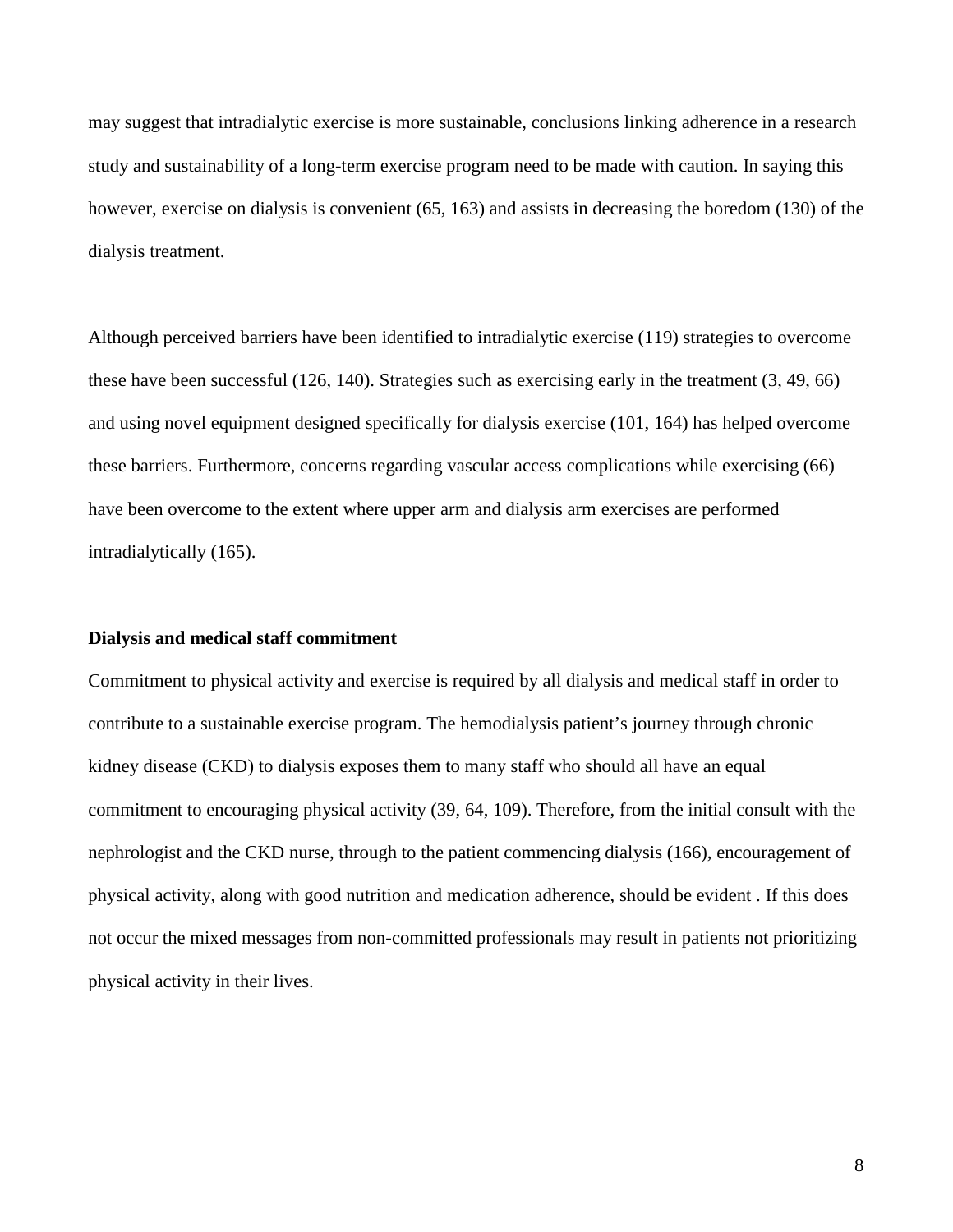Nephrologists, nurses and dialysis staff are in an excellent position to encourage sustained physical activity and have the opportunity to act as role models for dialysis patients (3, 62, 114, 138, 140, 143, 147, 164). Unfortunately, Painter et al. (116) revealed that dialysis staff may not have the skills and may not believe it is their role to provide and assist patients to intradialytically exercise (116). This strengthens the requirement to involve exercise professionals in intradialytic exercise programs. Although Krause (117) found that 78% of nephrologists believed it was their responsibility to provide physical activity advice, Johansen et al. (115) conversely, found rates of nephrologist exercise counseling low. This finding supported Painter's call that all physicians recommend and encourage patients with chronic disease to adopt a physical activity program (138). To summarise, the literature has revealed inconsistent clinician beliefs and practices that may decrease the sustainability of intradialytic exercise programs.

# **Adequate physical requirements of equipment and space**

Adequate space (155) and patient/staff friendly equipment (3, 4, 130) are both important elements in order to sustain an exercise program. The equipment needs to be visible and easily accessible for staff and patients to utilise (101, 140). This is not always possible in busy, crowded hemodialysis units however, with careful planning and design, future dialysis units can incorporate exercise strategies. These may include inbuilt resistance weight machines, interactive video games or gymnasium areas.

## **Exercise needs to be interesting and stimulating**

Interventions and programs designed to increase physical activity need to be interesting and stimulating (146). Commonly used ergometers, stationary cycles and hand weights can be used in interesting and stimulating programs to encourage sustainable exercise practices such as: cycling across America (140,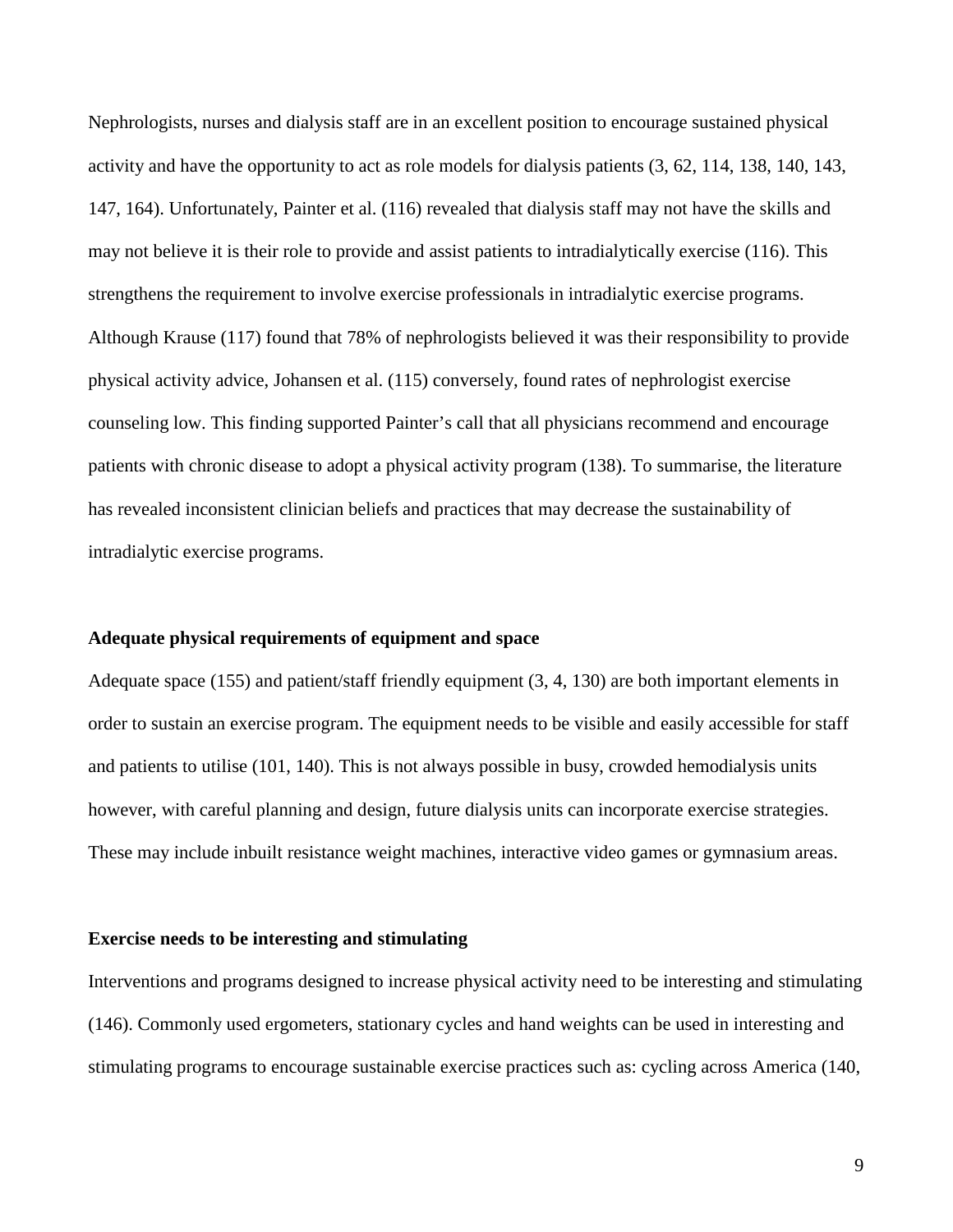150); chair dancing (167), twelve days of exercise (140), posters and pamphlets (101), videotapes (140, 168), aerobics (151), a rehabilitation fair (148) and American (Renal) Idol (140). Although most patients will not have the capacity of the dialysis patient who ran a half marathon (66), exercise can be competitive, fun and stimulating at many levels.

Many good ideas come and go, however, to continually maintain an interesting exercise program requires documentation, evaluation, and feedback, that measures the success of an exercise intervention or program (62, 130, 133, 146). Documenting progress parameters, particularly in an accessible patient management database system, spreads the exercise message creating awareness among other clinicians (140). Therefore, the combination of new and interesting exercise ideas coupled with a systematic documentation of progress, contributes to increasingly sustainable programs.

#### **Cost implications of an exercise program need to be addressed**

Few resources are required to commence and maintain a hemodialysis exercise program (147) that may lead to significantly reduced total healthcare costs (66, 81, 169). However, dialysis units are often tightly resourced and it may be a challenge to justify the upfront material and human resources to commence and sustain a dialysis program (88). The financial contribution to employing exercise physiologists or physiotherapists is significant (153, 170), however, in some countries can be reimbursed through health insurance funders who are enlightened enough to see the benefits of exercise programs (155). As there is evidence of resistance to funding exercise programs (150, 153), dialysis administrators, managers and nephrologists have a role to play in highlighting the benefits of these programs, as part of routine care, to encourage exercise physiologist referrals and funding (170).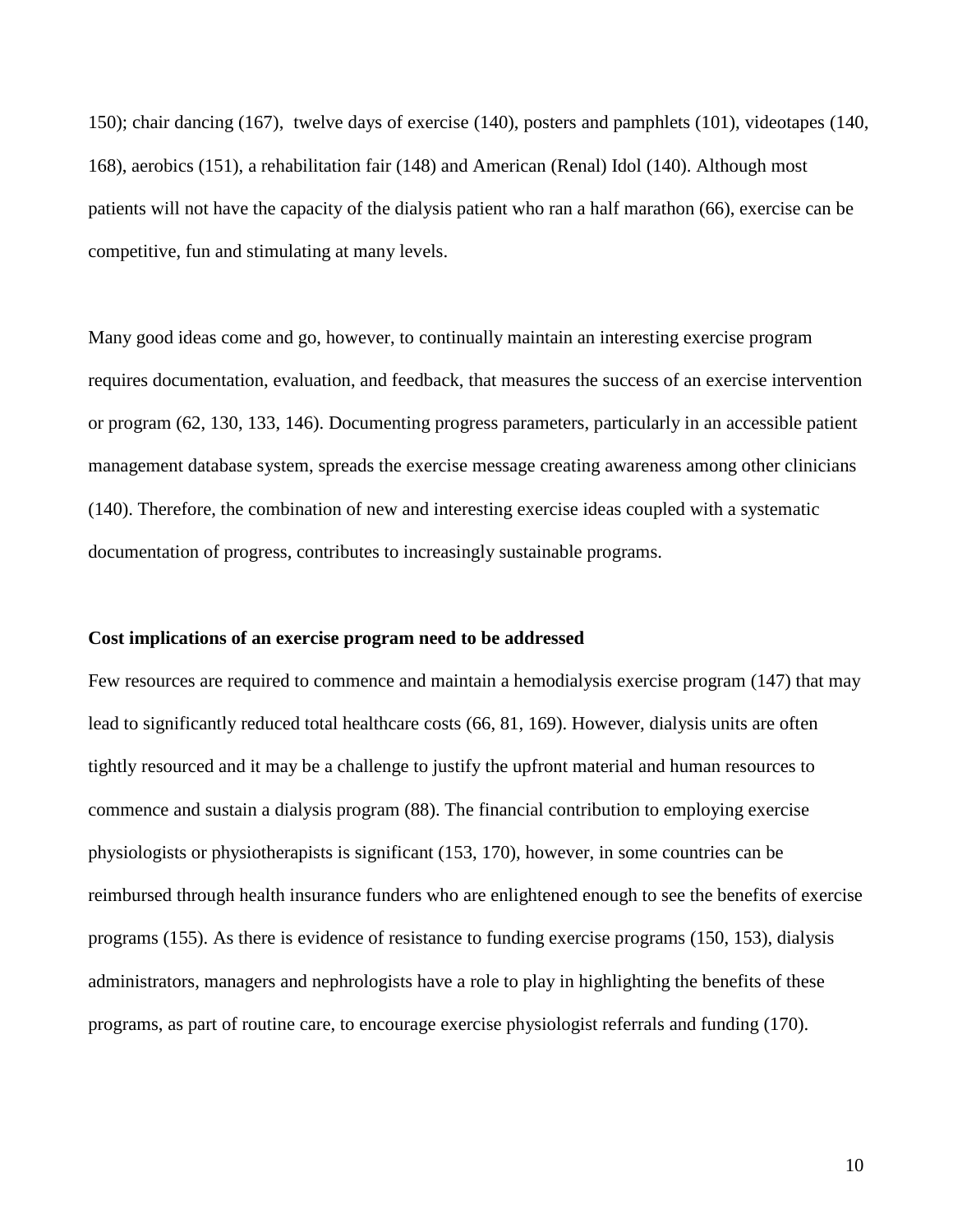# **Exercise is not for everyone and requires individual prescription**

Not all patients are capable of exercising on hemodialysis however, our experience has supported our belief that most patients can sustain some activity on hemodialysis. Each patient requires individual assessment by exercise professionals to assess their capabilities and provide a formal treatment plan (4, 42, 78, 116, 149). Specific details regarding frequency, intensity, duration, and progression are required (34) with individualised charting and documentation of progress (4). However, if patients are unable or unwilling to exercise, dialysis staff should be aware of different values and beliefs towards exercise that may be incongruous with their own (171).

# **Age is no barrier to exercise on hemodialysis**

Globally, the majority of people requiring hemodialysis to treat ESKD are over 50 years of age (172, 173). Similarly, in Australia, almost half of the prevalent hemodialysis population is over 65 years of age with 3%, or 215 patients, over 85 years (174). Therefore, dialysis staff often view hemodialysis patients as being too old to exercise (116). However, this review found a common theme that, although age is a determinant for physical performance (12), elderly hemodialysis patients respond well to some form of physical activity or exercise (43, 80, 101, 130, 146, 152, 160, 168, 175-177) and there is some support that older patients respond better to exercise programs (66).

In a multi-center German study the average age of exercising participants was 72 showing that older patients had higher adherence to the program. In this study, Daul et al. (66) associated an exercise program with five patients being able to travel by taxi rather than ambulance. Pianta & Kutner (160) maintained almost 50% adherence in their study where the median age was 70, and where the oldest patient, who was 83, showed marked improved physical function. Other studies report patients in their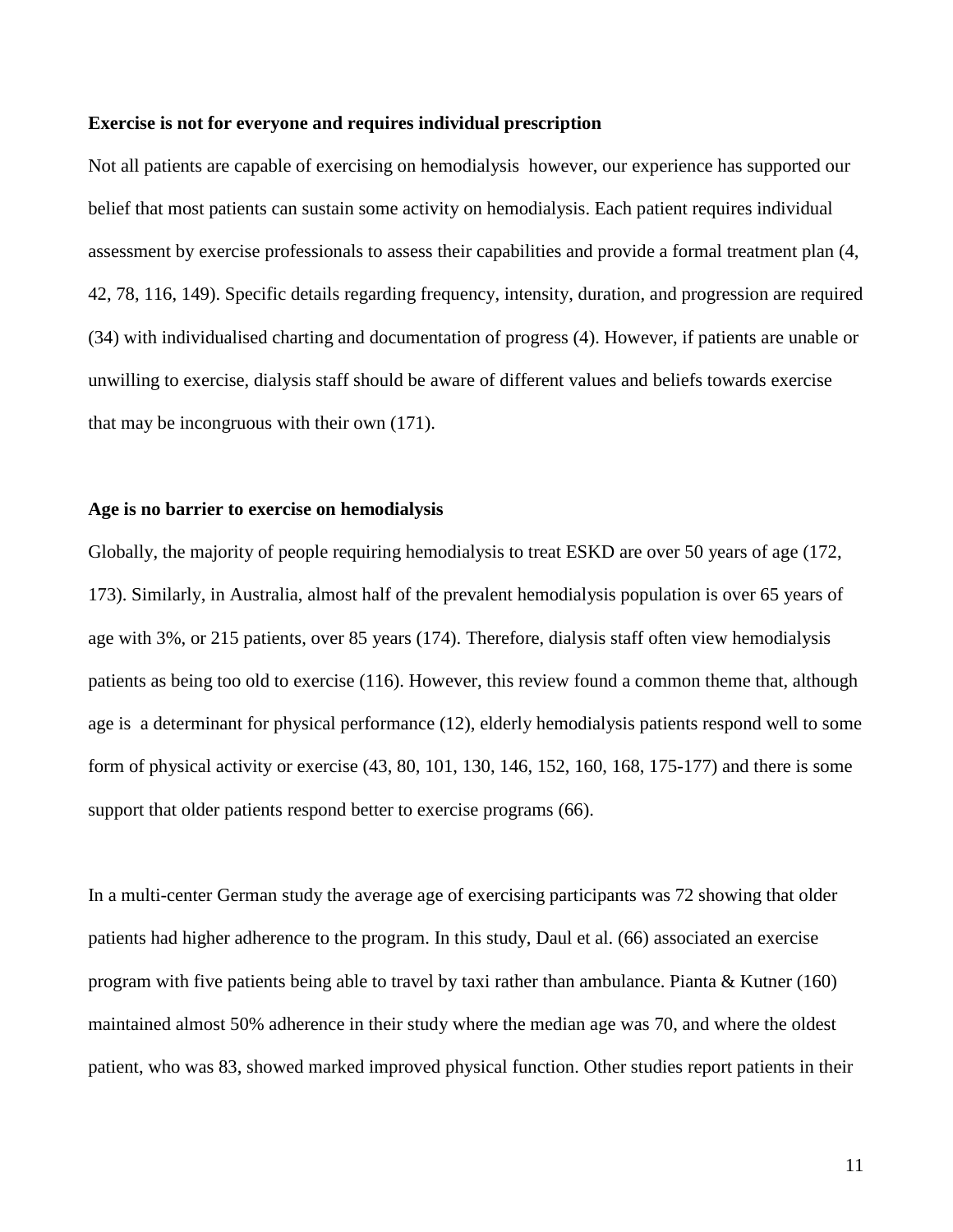eighties successfully undertaking exercise programs on dialysis (4, 146, 155, 168) while Forgeron (146) reported a 64 year old pedaling an average of two and a half kilometers per dialysis. Johansen (128) cites the recently published American College of Sports Medicine and the American Heart Association guidelines (178) and suggests that recommended aerobic physical activity for the older and chronically diseased individuals can be applied to the hemodialysis population (128). We concur and conclude that most older hemodialysis patients can be considered for a intradialytic exercise program.

# **Discussion**

This review has identified elements that contribute to a sustained dialysis exercise program, and in doing so, has shed some further light on the meaning of a dialysis 'exercise culture'. Authors commonly referred to an 'exercise culture', however, only some identified what that might look like (66, 113, 130, 133, 140, 169, 179). We believe the elements that we have identified contribute to maintaining an exercise culture in a hemodialysis unit.

Our Australian metropolitan dialysis program has managed to maintain over 70% of patients exercising every dialysis over a period of three years (155). This compares well with other sustainable programs reporting 30% to 75% sustained patient exercise involvement (66, 104, 146). This dialysis exercise culture has required: a commitment from all staff (nephrologist, nurse manager, nurses); funded exercise professionals (exercise physiologists); a partnership with an exercise physiology organisation; a commitment to intradialytic exercise, and the resistance to encroach on funds, resources and space dedicated to the exercise program. Furthermore, we have instigated an 'opt out' policy, supported by all staff, where the patients are offered exercise from their first dialysis no matter what age they are.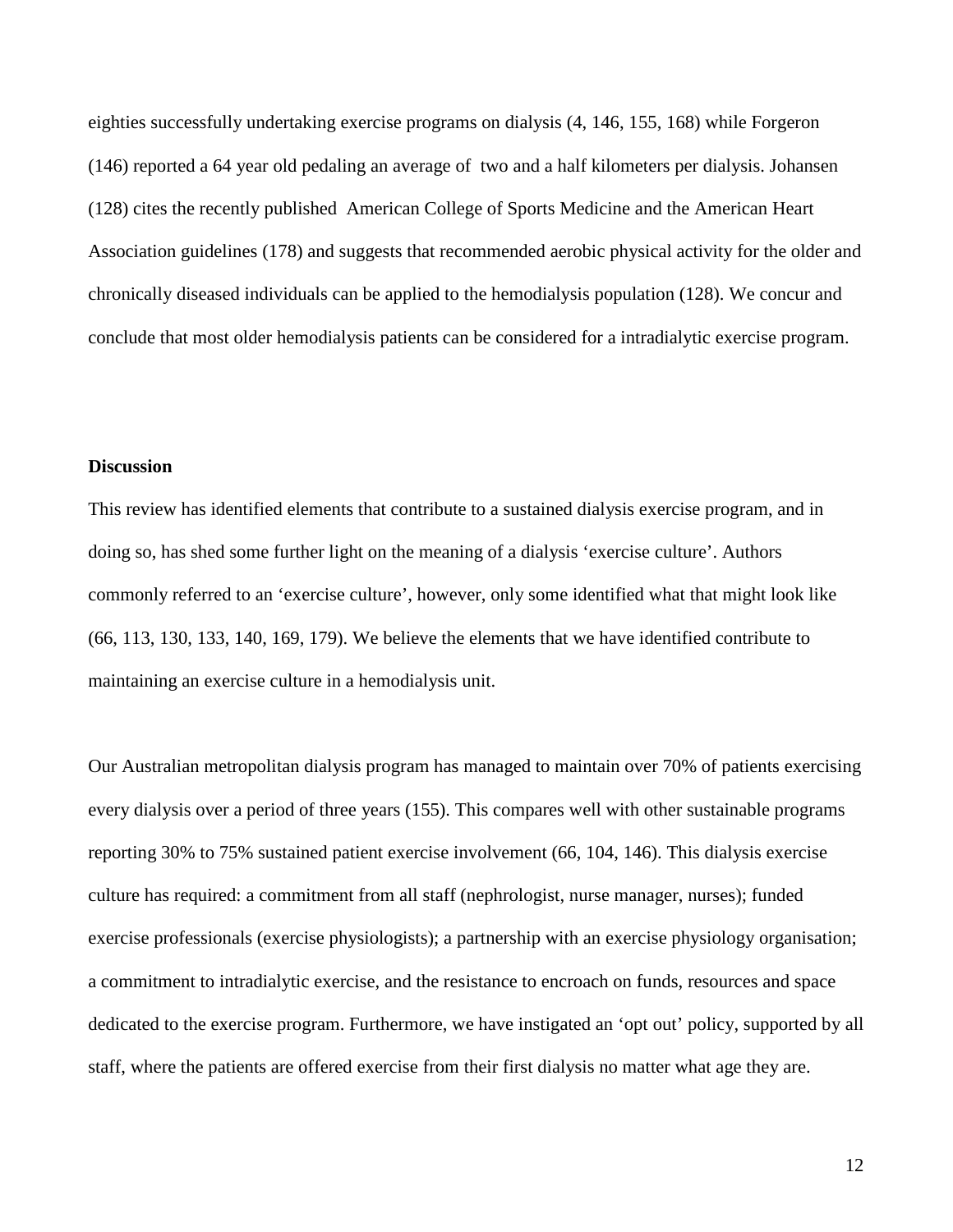Documentation and feedback by exercise professionals, promotion of the exercise program through posters and newsletters, individualized dialysis prescriptions, exercise data management program and a dynamic research partnership have also been contributing necessary elements of our program.

# **Limitations**

We acknowledge that there were limitations to our review. Firstly, we chose to accept for inclusion in our study well-designed and less rigorous studies that have commented (from their research and/or experience) on issues of sustainability. Therefore, this study did not set out to compare the rigor of exercise research, and thus, we acknowledge that there is a vast difference between data and an author's opinion based on subjective experience. This review aimed to explore elements and aspects of sustainability that have been identified in both rigorous and non-rigorous publications such as primary research (quantitative and qualitative), case studies, review articles and reports describing experiential exercise programs.

The second limitation to this study was that no extant literature provided irrefutable evidence of elements of sustainability. This limitation is related to the challenges of undertaking long-term research studies that would be required to better answer the questions around sustainability of exercise programs. These would be very hard to ethically justify given the benefits of exercise that have been clearly identified in previous studies.

A final limitation to this review is that issues of sustainability may vary from region to region. In those countries where dialysis is not available an exercise program may not be a priority. In regions with well

13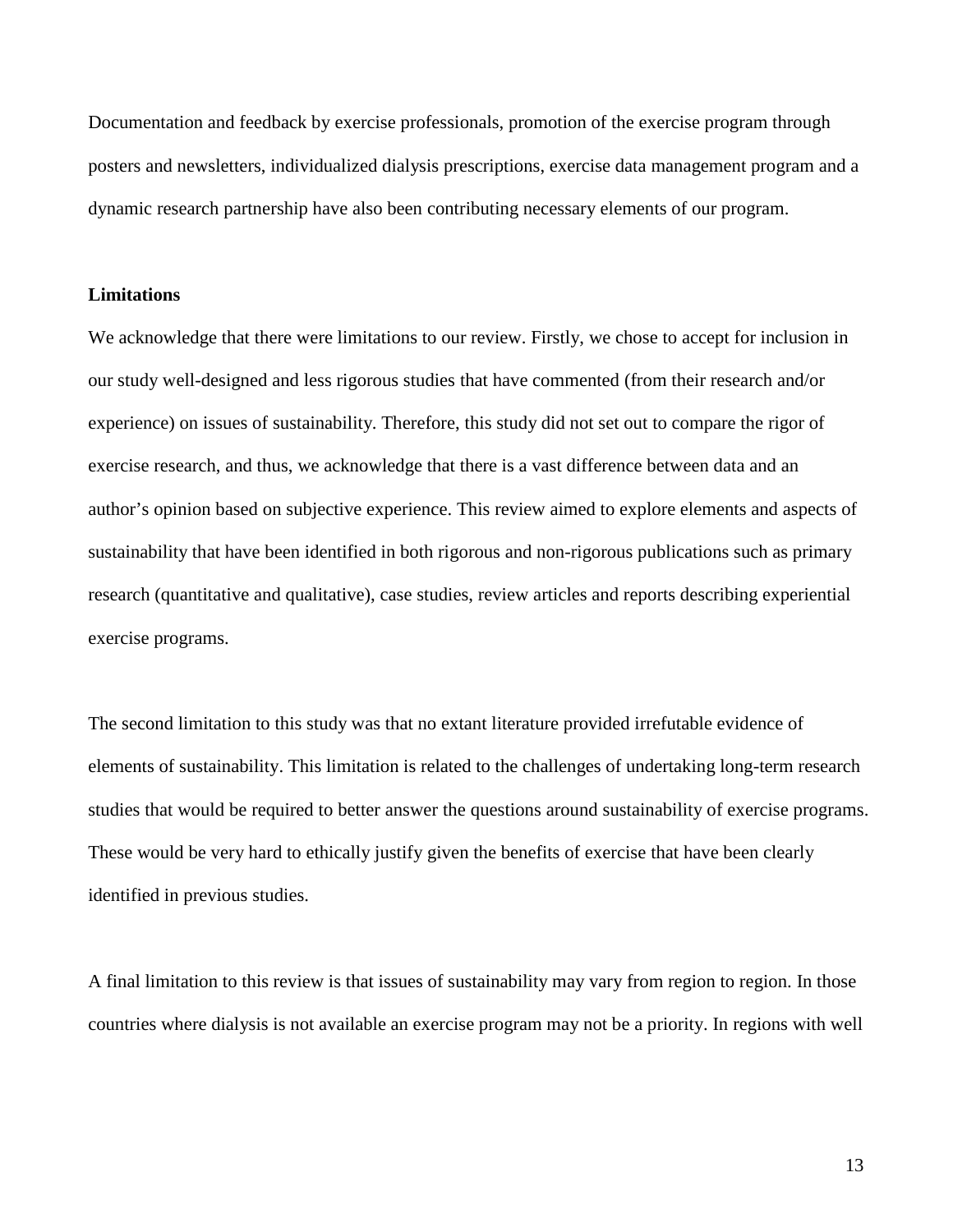developed and universal access to dialysis care, sustainability elements may vary considerably. Addressing variations in sustainability depending on the region was beyond the scope of this paper.

# **Conclusion**

The extant literature reviewed here was unanimously positive in recommending exercise or physical activity for people receiving dialysis. Elements contributing to sustainability found in the literature were: exercise professional involvement; intradialytic exercise; dialysis and medical staff commitment; physical requirements of equipment and space; exercise needs to be interesting and stimulating; cost implications need to be addressed; exercise is not for everyone and requires individual prescription, and there is no age barrier to exercise on hemodialysis. We suggest that well-designed multi-centre longitudinal research studies be undertaken to test these elements. Furthermore, we are hopeful that this review may assist dialysis staff in their quest to establish and sustain their exercise programs.

# **Acknowledgements**

We wish to acknowledge the assistance of Ms Wendy Green for her assistance in identifying and retrieving publications for this review.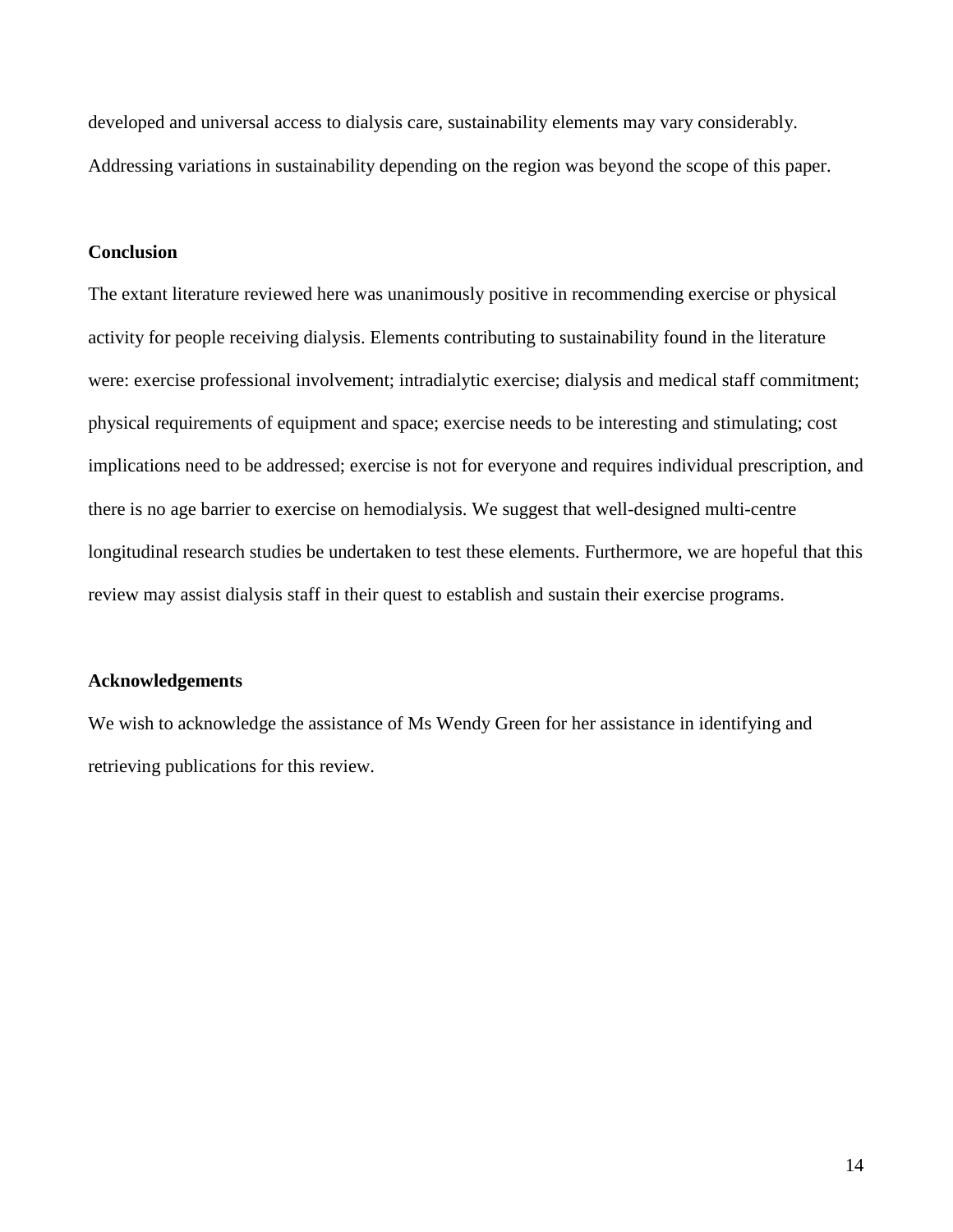# **Table 1. Primary research publications (1980-2008) addressing aspects of sustainability of hemodialysis exercise program**

| Author,                                   | Year         | <b>Design</b>                                         | n                                             | <b>Exercise</b>                                                                         | <b>Results</b>                                                                   | <b>Comments related to</b>                                                                                                                                                                                                                |
|-------------------------------------------|--------------|-------------------------------------------------------|-----------------------------------------------|-----------------------------------------------------------------------------------------|----------------------------------------------------------------------------------|-------------------------------------------------------------------------------------------------------------------------------------------------------------------------------------------------------------------------------------------|
| Country                                   |              |                                                       |                                               | <b>Interventio</b>                                                                      |                                                                                  | sustaining a hemodialysis                                                                                                                                                                                                                 |
| (Ref)                                     |              |                                                       |                                               | $\mathbf n$                                                                             |                                                                                  | exercise program                                                                                                                                                                                                                          |
| Bennett et<br>al.<br>Australia<br>(101)   | 2007         | Non-<br>randomize<br>d,<br>prospectiv<br>e trial      | 22<br>(11E,<br>11C                            | $12 \text{ mth}$<br>PRT and<br>aerobic                                                  | ↑ QoL<br>个 PhF<br>$\sqrt{\text{PO4}}$<br>个 URR                                   | • Exercise culture needed<br>• Documentation and<br>feedback needed<br>· Posters, policies,<br>procedures, newsletters<br>• Visible exercise equipment<br>• Exercise expertise<br>• 6 months post 68% patients<br>exercise every dialysis |
| Cheema et<br>al.<br>Australia<br>(86)     | 2006<br>2007 | <b>RCT</b>                                            | 49<br>(24E,<br>25C                            | 12 wk PRT                                                                               | $\uparrow$ PhF<br>个 QoL<br>个<br>Proinflammatory<br>state<br>个 Muscle<br>quality  | • Considers financial<br>restrictions.<br>• Full time ex. Physiologists.<br>• Training nurses / dietitians<br>/ therapists to supervise<br>exercises.                                                                                     |
| Colangelo et<br>al.<br><b>USA</b><br>(79) | 1997         | Single<br>center<br>exercise<br>program<br>case study | N/A                                           | 4 wk Multi-<br>d education<br>and aerobic<br>exercise                                   | 个 PhF<br>$\mathcal{P}$ PsF                                                       | • Enroll patients early<br>· Individual care<br>· Multi-d expertise                                                                                                                                                                       |
| Daul et al.<br>Germany<br>(66)            | 2004         | Multi-<br>center<br>exercise<br>program               | N/A                                           | Ongoing<br>• aerobic<br>· bed bicycle<br>• gymnastics<br>· relaxation<br>technique<br>S | 20% of all pts in<br>200 German<br>centres exercise<br>Some centres<br>reach 75% | • Supervised by trained<br>sports therapists and<br>physiotherapists<br>• Age is no restriction<br>• Cost effective with few<br>resources required                                                                                        |
| Death et al.<br>Singapore<br>(147)        | 1999         | Multi-<br>center<br>exercise<br>program               | N/A                                           | Ongoing<br>• stretching<br>$\bullet$ PRT<br>• aerobic                                   | Anecdotal<br>improvements                                                        | • Cost effective<br>• Physiotherapist expertise<br>• Exercise nurse<br>• 12 months continuing<br>program                                                                                                                                  |
| DePaul et al.<br>Canada<br>(88)           | 2002         | <b>RCT</b>                                            | 20<br>(10E,<br>10C                            | 12 wk<br>PRT and<br>aerobic                                                             | $\overline{\uparrow}$ sub-maximal<br>exercise test                               | • Resource intensive<br>· Kinesiologist expertise<br>• Improvements lost after 5<br>month follow up                                                                                                                                       |
| Fitts et al.<br><b>USA</b><br>(39)        | 1999         | <b>RCT</b>                                            | 16 HD<br>(8E,<br>8C)<br>17 CKD<br>(9E,<br>8C) | 12 mth<br>$\bullet$ Low<br>intensity<br>PRT and<br>stretching                           | 个 PhF<br>个 PsF                                                                   | • Start in CKD before<br>dialysis<br>• QoL monitoring should<br>continue                                                                                                                                                                  |
| Forgeron et<br>al. Canada<br>(146)        | 2001         | Single<br>center<br>exercise<br>program               | 20                                            | Ongoing                                                                                 | 12 months post<br>30 to 35%<br>patients<br>exercising                            | • Documentation and<br>feedback essential<br>• Age no barrier<br>• Needs to be interesting.<br>Cycling across USA.                                                                                                                        |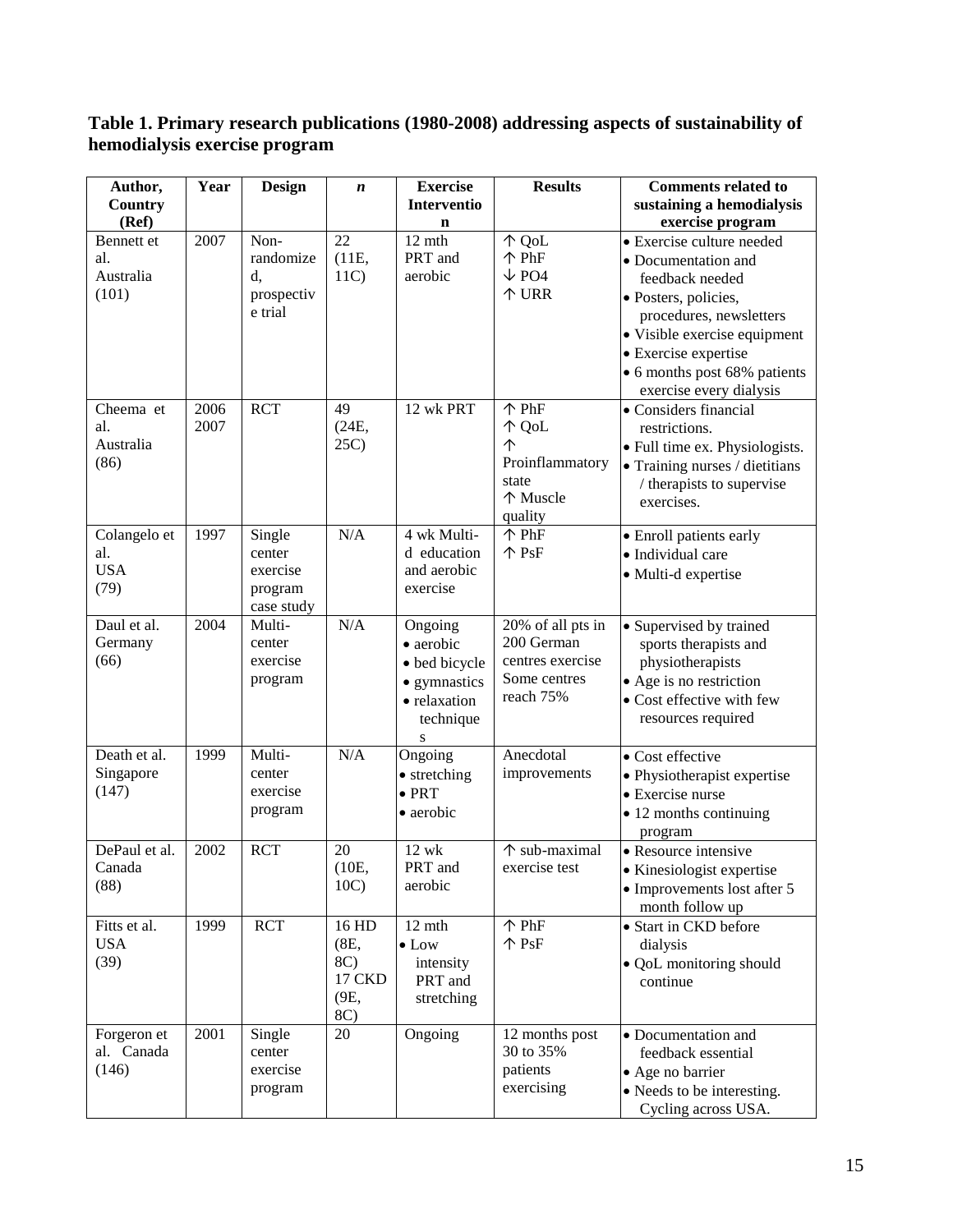| Goodman et<br><b>USA</b><br>al.<br>(119)    | 2004 | Survey                                                   | 50                                                         | N/A                                                                 | Various<br>motivators and<br>barriers to<br>exercise                                                           | • Multi-D team important                                                                                     |
|---------------------------------------------|------|----------------------------------------------------------|------------------------------------------------------------|---------------------------------------------------------------------|----------------------------------------------------------------------------------------------------------------|--------------------------------------------------------------------------------------------------------------|
| Iborra Molto<br>et al. Spain<br>(166)       | 2000 | Cross-<br>sectional<br>survey<br>and<br>interventi<br>on | 82                                                         | • ex testing<br>· information<br>brochure                           | Low rates of<br>exercise                                                                                       | • Start when pt starts dialysis                                                                              |
| Kolewaski et<br>al. Canada<br>(48)          | 2005 | Interpretiv<br>e<br>interview                            | $\overline{7}$                                             | 8 wk<br>· intradialytic<br>aerobic<br>cycle and<br>mini-<br>stepper | 个 ADLs<br>↑ sense of<br>control<br>个 QoL                                                                       | · Intradialytic recommended                                                                                  |
| Konstantinid<br>ou et al.<br>Greece<br>(65) | 2002 | <b>RCT</b>                                               | 48<br>(16E)<br>ND,<br>10E ID,<br>10E<br>Home,<br>12C       | 6 mth<br>PRT and<br>aerobic                                         | Exercise off<br>dialysis is more<br>effective<br>however ID is<br>more sustainable                             | · Intradialytic recommended                                                                                  |
| Kontos et al.<br>Canada<br>(4)              | 2007 | Interpretiv<br>e<br>descriptiv<br>e coding               | 18                                                         | N/A                                                                 | Staff rarely<br>encourage ex,<br>not part of<br>routine care<br>plans, staff not<br>trained to<br>encourage ex | · Intradialytic recommended<br>• Light user-friendly<br>equipment<br>• Formal inclusion in<br>treatment plan |
| Levendoglu<br>et al.<br>Turkey (42)         | 2004 | Non-<br>randomize<br>d,<br>prospectiv<br>e trial         | 14                                                         | $12$ wk<br>aerobic and<br>stretching                                | $\uparrow$ PhF<br>$\mathsf{\uparrow}$ PsF<br>个 QoL                                                             | • Formal inclusion in<br>treatment plan                                                                      |
| MacDonald<br>et al.<br>UK<br>(70)           | 2005 | Non-<br>randomize<br>d,<br>prospectiv<br>e trial         | 9                                                          | 12 wk high<br>intensity<br>cycle                                    | 个 PhF<br>$\downarrow$ ECW<br>No change in<br>muscle atrophy                                                    | · Intradialytic recommended                                                                                  |
| Moug et al.<br>UK<br>(108)                  | 2004 | <b>RCT</b>                                               | 16<br>(9E,<br>E10,<br>C <sub>7</sub>                       | 6 wk aerobic                                                        | $\downarrow$ anxiety<br>个 PhF                                                                                  | • Supervision<br>· Intradialytic recommended                                                                 |
| Painter et al<br><b>USA</b><br>(78)         | 2000 | Center<br>randomize<br>d                                 | 286<br>(87)<br>LowPC<br>S 79<br>High<br><b>PCS</b><br>28C) | $8$ wk $\rm E$<br>Home<br>followed by<br>8 weeks ID<br>aerobic      | 个 PhF                                                                                                          | • Include in routine care<br>· Individual design based on<br>available resources                             |
| Painter et al.<br><b>USA</b><br>(116)       | 2004 | Cross-<br>sectional<br>descriptiv<br>e multi-            | 130<br>staff                                               | N/A                                                                 | Nurses don't<br>believe it is their<br>role                                                                    | • Include in routine care<br>• Administrative support                                                        |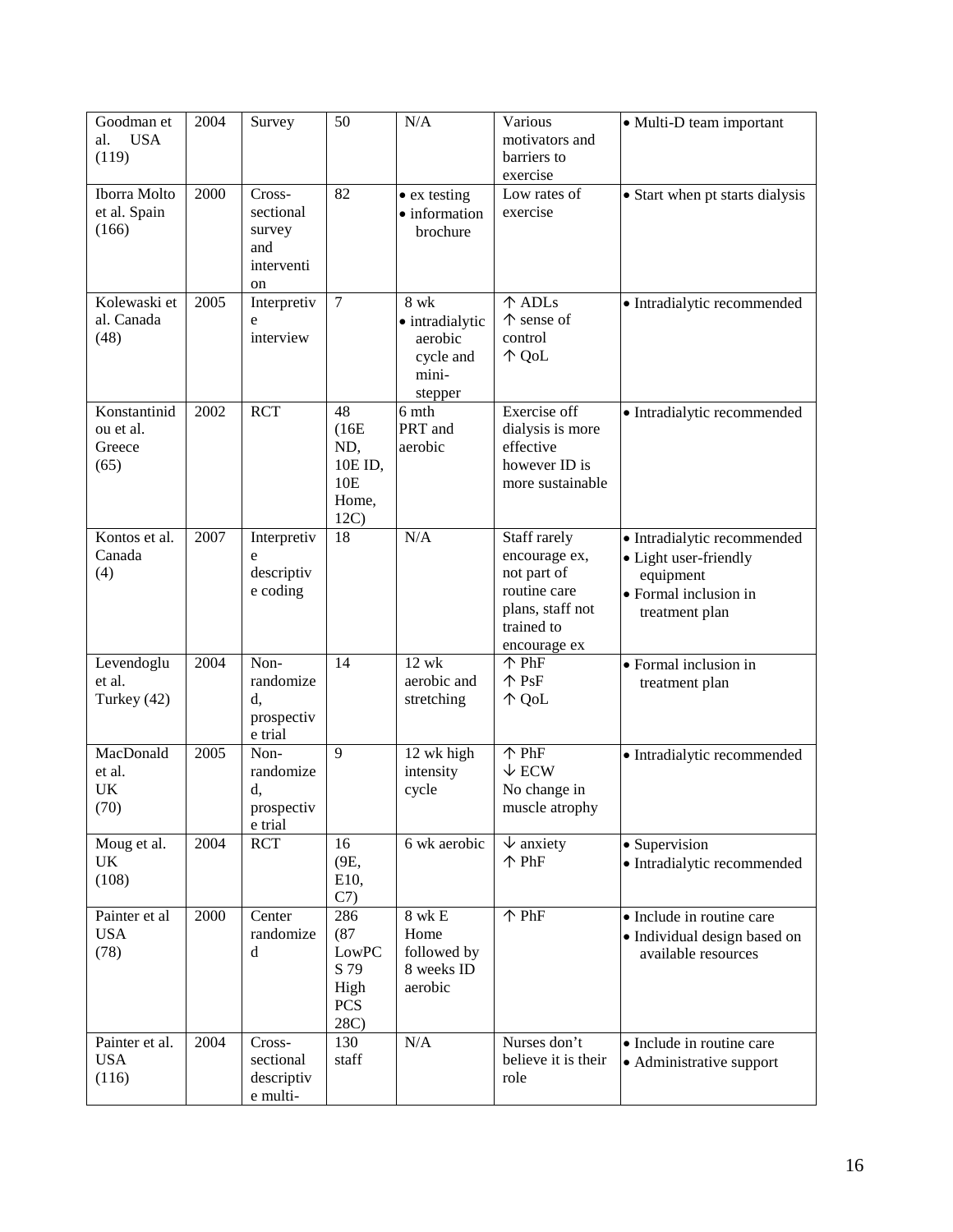|                                           |      | center<br>survey                                 |                              |                                                  |                                      |                                                                                                                                                                                                 |
|-------------------------------------------|------|--------------------------------------------------|------------------------------|--------------------------------------------------|--------------------------------------|-------------------------------------------------------------------------------------------------------------------------------------------------------------------------------------------------|
| Pianta et al.<br><b>USA</b> (160)         | 1999 | Non-<br>randomize<br>d,<br>prospectiv<br>e trial | 25                           | 3 mth<br>before<br>dialysis                      | ↑ PhF in older<br>dialysis patients  | • Physiotherapy support<br>necessary                                                                                                                                                            |
| Pugh-Clarke<br>et al.<br>UK(50)           | 2002 | <b>RCT</b>                                       | 37<br>(10E,<br>8EPD,<br>19C) | 6 mth<br>aerobic                                 | 个 QoL                                | • Longer term required for<br>QoL change                                                                                                                                                        |
| Ridley et al.<br>Canada<br>(49)           | 1999 | Single<br>center<br>exercise<br>program          | 8                            | 12 wk<br>• Stretch<br>$\bullet$ PRT<br>• Aerobic | $\overline{\text{PhF}}$              | · Intradialytic recommended<br>$\bullet$ 0.3 to 0.4 FTE<br>physiotherapist required<br>$\bullet$ Multi-D<br>· Bicycles and weights<br>which have cost<br>implications                           |
| Shalom et al.<br><b>USA</b><br>(73)       | 1984 | Single<br>center<br>exercise<br>program          | 14                           | $12$ wk<br>• Aerobic<br>• Calisthenic<br>S       | $\uparrow$ PhF                       | • Not for everyone                                                                                                                                                                              |
| Snyder et al.<br><b>USA</b><br>(143)      | 1989 | Single<br>center<br>exercise<br>program          | $\overline{5}$               | 3 mth<br><b>ND</b>                               | 个 PhF<br>个 PsF                       | • Nurses need to role model                                                                                                                                                                     |
| Solomon-<br>Dimmit et<br>al. USA<br>(148) | 1999 | Single<br>center<br>exercise<br>program          | 4 to 11                      | Ongoing<br>· Aerobic<br>• Weights                | Nil reported                         | • Multidisciplinary with<br>social work lead<br>• Bicycles and weights<br>which have cost<br>implications<br>• Needs to be interesting<br>(Rehabilitation Fair)                                 |
| Stewart et al.<br><b>USA</b><br>(149)     | 1999 | Narrative<br>autobiogra<br>phy                   | $\mathbf{1}$                 | Ongoing                                          | 个 PhF<br>$\mathcal{P}$ PsF           | • Formal inclusion in<br>treatment plan                                                                                                                                                         |
| Stivers et al.<br><b>USA</b><br>(150)     | 1996 | Single<br>center<br>exercise<br>program          | 18                           | Ongoing<br>• aerobic                             | 25% pts<br>exercising                | • Needs to be interesting<br>(Map of USA)<br>· Intradialytic recommended<br>• Interesting (map of USA<br>etc),<br>• Bicycles and weights<br>which have cost<br>implications Not for<br>everyone |
| Stugart et al.<br><b>USA</b><br>(153)     | 1999 | Single<br>center<br>exercise<br>program          | <b>Not</b><br>reported       | Social<br>worker run<br>progra,m.<br><b>PDCA</b> | 个 PhF<br>个 PsF                       | · Social work lead<br>• Physiotherapist and<br>physiatrist expertise<br>· Insurance a barrier                                                                                                   |
| Torkington<br>et al. UK<br>(120)          | 2006 | Single<br>center<br>exercise<br>program          | $8 \mathrm{~wk}$<br>aerobic  | Cycling 22<br>out 0f 46 pts                      | 17 pt (70%) were<br>still exercising | · Physiotherapist expertise<br>· Intradialytic recommended                                                                                                                                      |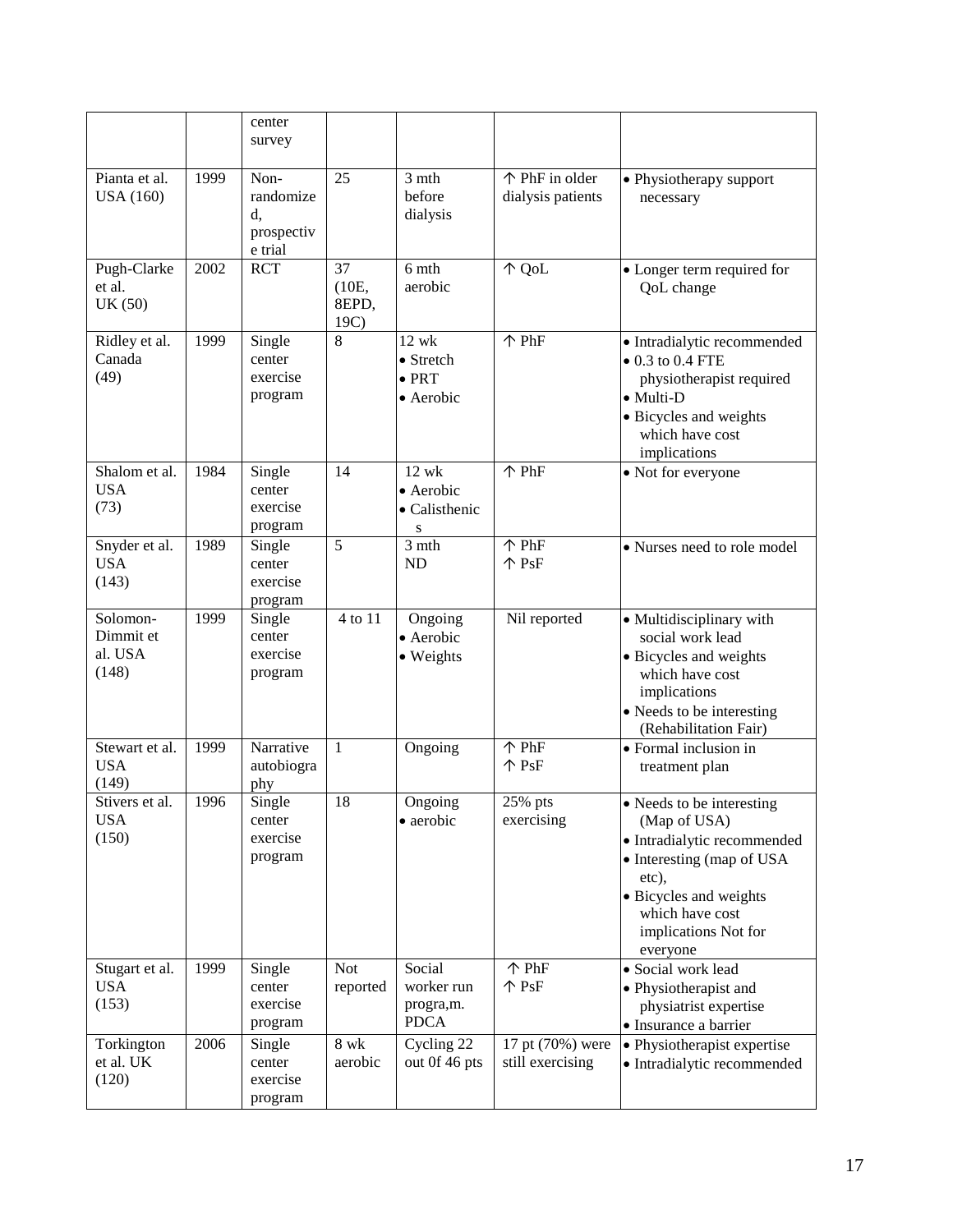E, exercising group; c, control group;  $\uparrow$ , improved;  $\downarrow$ , decreased; QoL, quality of life; PhF, physical functioning; URR, urea reduction ratio; PO4, serum phosphate; PsF, Psychosocial function; CKD, chronic kidney disease; ADL, activities of daily living;; ND, non-dialysis days; ID, intradialytic; ECW, extracellular water; PCS, physical component score; EPD, exercising peritoneal dialysis; FTE, full time equivalent;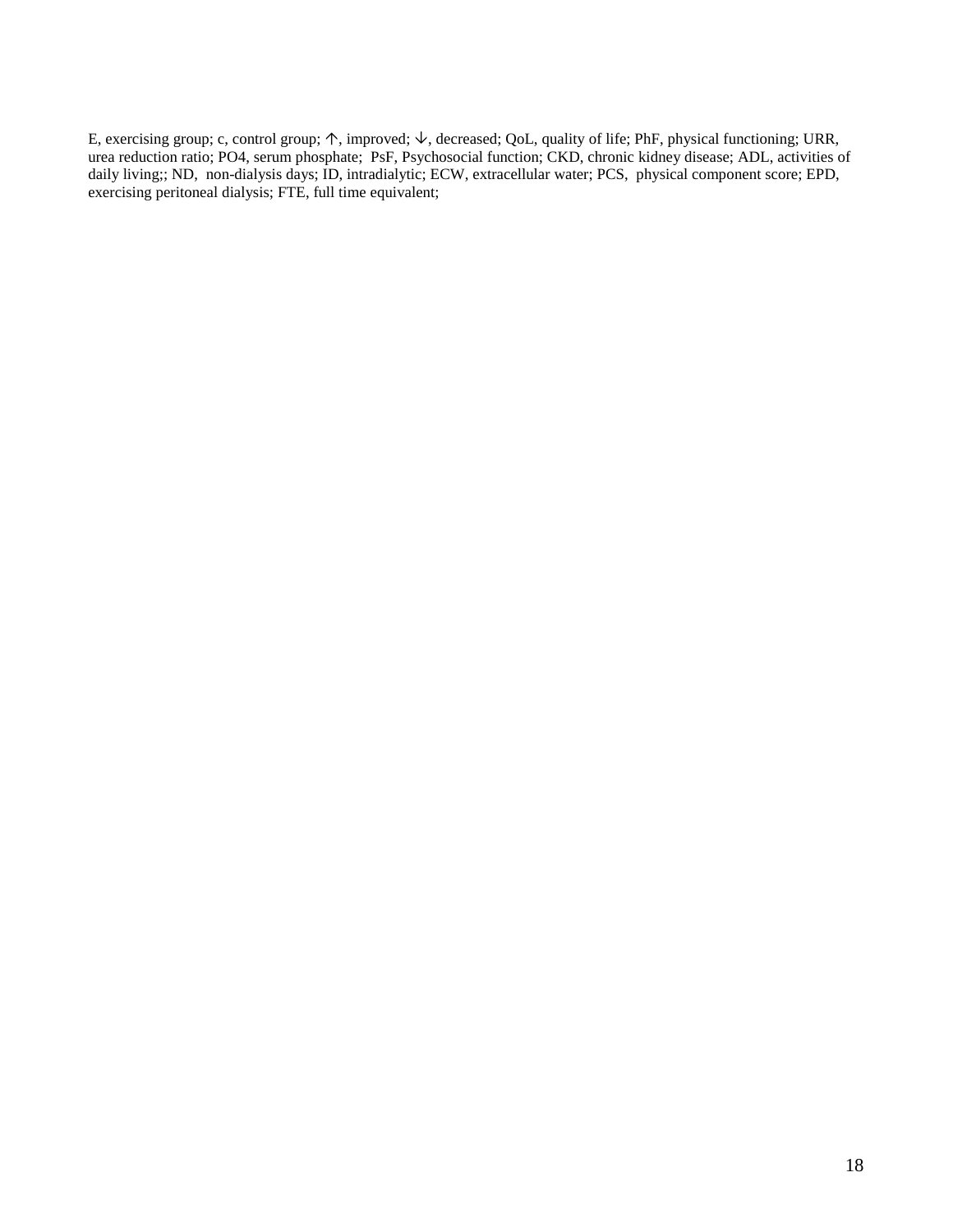# **Table 2. Review publications (1980-2008) addressing aspects of sustainability of hemodialysis exercise program**

| Author,                | Year | <b>Journal</b>            | Aim                        | <b>Maintenance/Sustainability</b>                                                                                                                                        |
|------------------------|------|---------------------------|----------------------------|--------------------------------------------------------------------------------------------------------------------------------------------------------------------------|
| Country<br>(Reference) |      |                           |                            |                                                                                                                                                                          |
| <b>Bayliss</b>         | 2006 | Nephrology                | Define the components      | • Staff encouragement                                                                                                                                                    |
| <b>USA</b>             |      | News and                  | needed to begin and        | • Staff/pt buddy program                                                                                                                                                 |
| (140)                  |      | <b>Issues</b>             | manage an effective        | • Resource assessment                                                                                                                                                    |
|                        |      |                           | intradialytic exercise     | • Physician prescription                                                                                                                                                 |
|                        |      |                           | program                    | · Education and counseling?,                                                                                                                                             |
|                        |      |                           |                            | • Make it interesting (cycle<br>across USA), 12 days of<br>exercise (like the 12 days of<br>xmas), teams of exercisers,<br>games, prizes, American Idol<br>(renal Idol), |
|                        |      |                           |                            | • Feedback and documentation                                                                                                                                             |
| Carlson &              | 1999 | Advances in               | Define staff's role and    | • Exercise expertise involvement                                                                                                                                         |
| Carey                  |      | Renal                     | the systematic             | • Individual exercise                                                                                                                                                    |
| <b>USA</b>             |      | Replacement               | integration of an exercise | prescriptions                                                                                                                                                            |
| (133)                  |      | Therapy                   | program                    | · Motivational strategies for both<br>patients and staff                                                                                                                 |
|                        |      |                           |                            | • Not for everyone                                                                                                                                                       |
|                        |      |                           |                            | • From day one (included in the                                                                                                                                          |
|                        |      |                           |                            | orientation pack)                                                                                                                                                        |
|                        |      |                           |                            | • Documentation and feedback                                                                                                                                             |
| Johansen               | 2007 | Journal of the            | Exercise in the end-stage  | • Individual prescription                                                                                                                                                |
| <b>USA</b>             |      | American                  | renal disease population   | • Exercise expertise                                                                                                                                                     |
| (114)                  |      | Society of                |                            | • Goal setting                                                                                                                                                           |
|                        |      | Nephrology                |                            | • Nursing staff support                                                                                                                                                  |
| Karmiel                | 1999 | Journal of                | Presents exercise          | • Right equipment                                                                                                                                                        |
| <b>USA</b>             |      | <b>Renal Nutrition</b>    | programs and equipment     | • Interesting (chair dancing,                                                                                                                                            |
| (168)                  |      |                           | options and the role for   | aerobics, videotapes)                                                                                                                                                    |
|                        |      |                           | renal dietitian            | • Part of routine prescription                                                                                                                                           |
|                        |      |                           |                            | • Age no barrier                                                                                                                                                         |
|                        |      |                           |                            | · Expert dietitian involvement                                                                                                                                           |
| Knap et al.            | 2005 | Therapeutic               | Effects of a Regular       | • Intradialytic in first hour                                                                                                                                            |
| Slovenia<br>(132)      |      | Apheresis and<br>Dialysis | <b>Exercise Program</b>    | • Both aerobic and resistance<br>exercises                                                                                                                               |
|                        |      |                           |                            |                                                                                                                                                                          |
| Kong                   | 2004 | Dialysis and              | Review of exercise and     | • Intradialytic dialysis                                                                                                                                                 |
| UK                     |      | Transplantation           | solute rebound             | recommended                                                                                                                                                              |
| (100)                  |      |                           |                            |                                                                                                                                                                          |
|                        |      |                           |                            |                                                                                                                                                                          |
| Kouidi                 | 2002 | Artificial                | Summarises current         | • Family support                                                                                                                                                         |
| Greece                 |      | Organs                    | knowledge about the        | • Appropriate screening mode,                                                                                                                                            |
| (164)                  |      |                           | effects and benefits of    | · Individual duration, intensity,                                                                                                                                        |
|                        |      |                           | exercise training in       | frequency                                                                                                                                                                |
|                        |      |                           | hemodialysis patients      | • Physician support                                                                                                                                                      |
|                        |      |                           |                            | • Transport and time                                                                                                                                                     |
|                        |      |                           |                            | • Appropriate program hours                                                                                                                                              |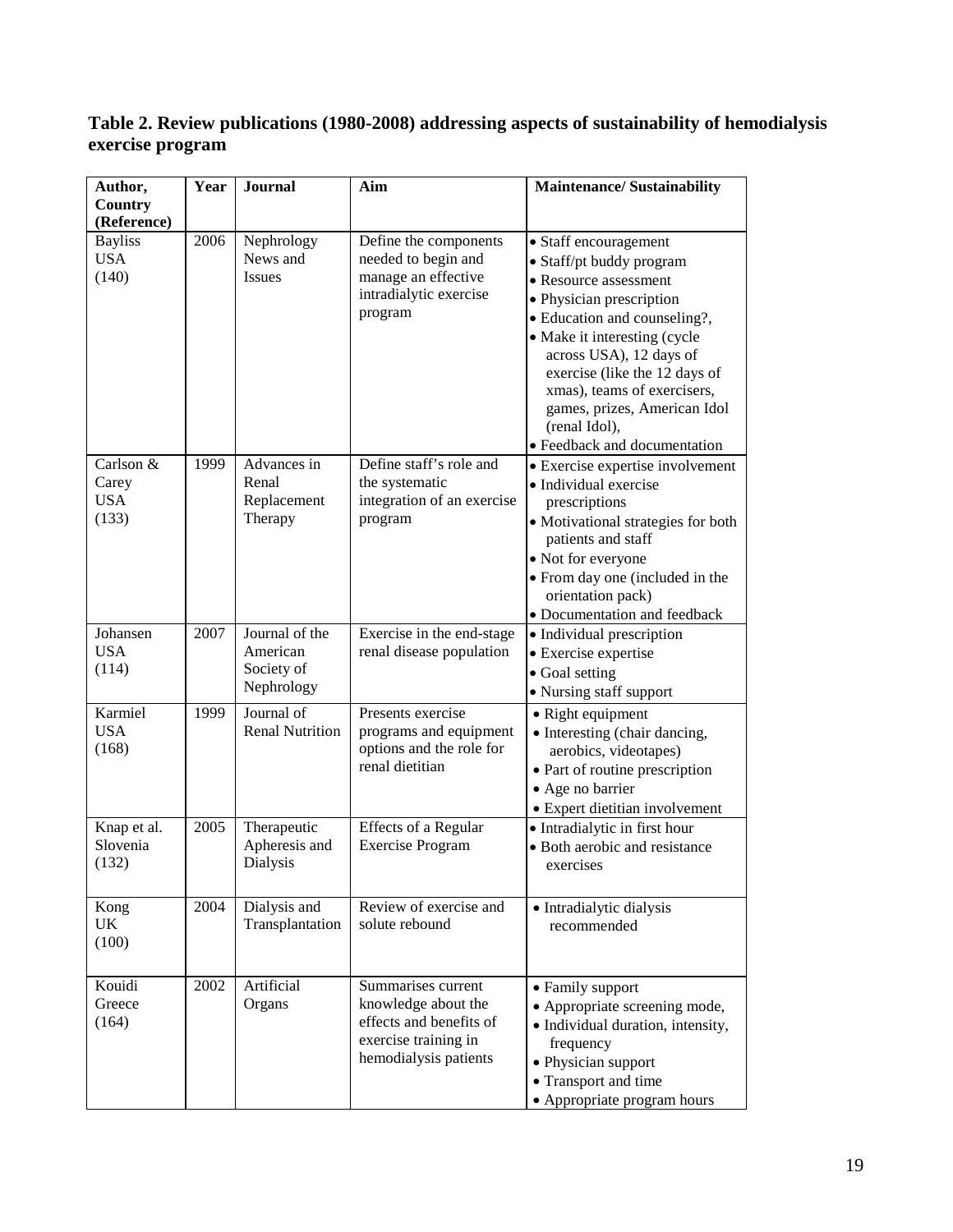| Kouidi<br>Greece<br>(162)     | 2004 | Clinical<br>Nephrology                                   | The effects of renal<br>rehabilitation                                                   | · Intradialytic preferred<br>• Not for everyone                                                                                                                                             |
|-------------------------------|------|----------------------------------------------------------|------------------------------------------------------------------------------------------|---------------------------------------------------------------------------------------------------------------------------------------------------------------------------------------------|
| Kutner<br><b>USA</b><br>(130) | 2007 | International<br>Journal of<br>Urology and<br>Nephrology | Incorporation of exercise<br>into routine dialysis care                                  | • Part of patient care prescription<br>• Individual assessment of<br>patients<br>• Right equipment<br>· Age no barrier<br>• Exercise experts needed                                         |
| Martin<br>(3)                 | 2003 | Nephrology<br>Nursing<br>Journal                         | Exercise in dialysis:<br>magic bullet or<br>unnecessary risk?                            | $\bullet$ Costs<br>$\bullet$ Equipment<br>• Exercise culture<br>• Nephrology nurses as role<br>models/exercise coordinators                                                                 |
| Painter<br>(138)              | 2003 | Sports<br>medicine                                       | Physician's<br>responsibility in physical<br>activity for people with<br>chronic disease | • Physician should reinforce<br>exercise as part of care<br>• Individualised prescription and<br>individualised barriers<br>• Use the terminology physical<br>activity rather than exercise |
| Pianta<br><b>USA</b><br>(158) | 1999 | Advances in<br>Renal<br>Replacement<br>Therapy           | Role of PT for renal<br>patients                                                         | · PT or exercise physiologist<br>important.<br>· PT can train dialysis staff<br>· Physician referral to experts                                                                             |
| Stefanovic<br>Serbia<br>(134) | 2005 | International<br>Journal of<br>Artificial<br>Organs      | Status and<br>recommendations for<br>exercise in HD PD and<br>transplant                 | • Physician and nephrologist<br>involvement important                                                                                                                                       |
| Tawney<br>(144)               | 2000 | Nephrology<br>Nursing<br>Journal                         | Developing a dialysis<br>rehabilitation program                                          | • Nurses need to be exercise role<br>models<br>• Evaluation, documentation and<br>feedback<br>• Nephrologist involvement<br>• Referral to physical activity<br>experts                      |

PT, physical therapist; HD, hemodialysis; PD, peritoneal dialysis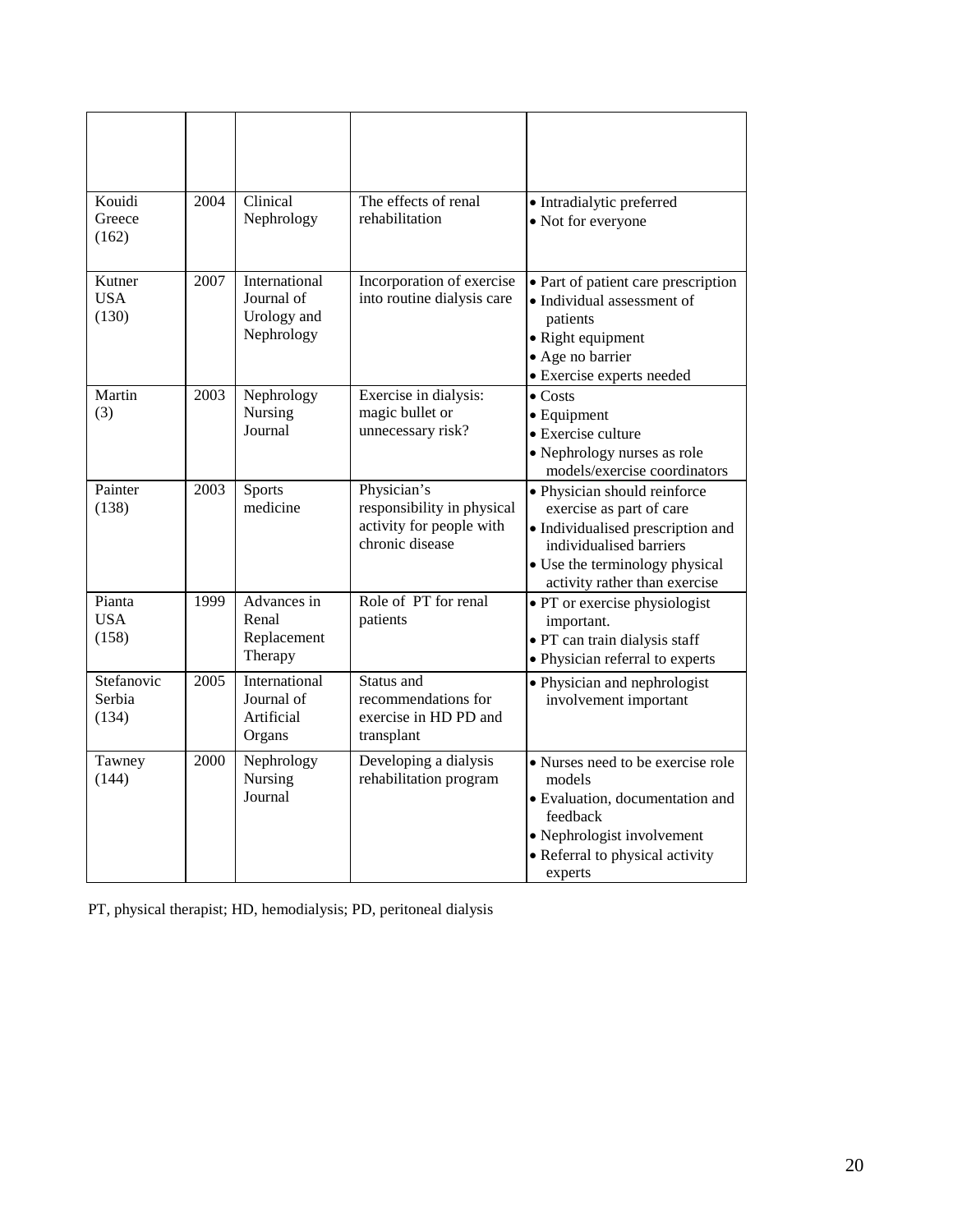|  |  | Table 3. Elements required to sustain a hemodialysis exercise program |
|--|--|-----------------------------------------------------------------------|
|  |  |                                                                       |

| <b>Element</b>                 | <b>Details</b>             | <b>Source (Reference)</b>                   |
|--------------------------------|----------------------------|---------------------------------------------|
| • Exercise expertise           | Exercise physiologist,     | Bennett 2007(101), Carlson 1999(133),       |
|                                | physiotherapy, physiatrist | Cheema 2007(86), Couto 2007(180), Daul      |
|                                |                            | 2004(66), Death 1999(147), DePaul 2002(88), |
|                                |                            | Goodman 2004(119), Johansen 2007(114),      |
|                                |                            | Karmiel 1999(168), Kutner 2007(130), Pianta |
|                                |                            | 1999(158), Ridley 1999(49), Stugart         |
|                                |                            | 1999(153), Tawney 2000(144)                 |
| • Intradialytic exercise       | Patients time-poor,        | Bayliss 2006(140), Kolewaski 2005(48),      |
|                                | transportation aspects,    | Kong 2004(100), Konstantinidou 2002(65),    |
|                                |                            | Kontos 2007(4), Kouidi 2004(162),           |
|                                |                            | MacDonald 2005(70), Moug 2004(108),         |
|                                |                            | Ridley 1999(49), Stivers 1996(150)          |
| • Dialysis and medical         | Buddy system,              | Bayliss 2006(140), Bennett 2007(101),       |
| staff commitment               | reinforcement              | Carlson 1999(133), Colangelo 1997(79),      |
|                                |                            | Death 1999(147), Forgeron 2001(146),        |
|                                |                            | Johansen 2007(114), Martin 2003(3), Painter |
|                                |                            | 2004(116), Snyder 1989(143), Tawney         |
|                                |                            | 2000(144)                                   |
| • Physical requirements        | Cycles, machines           | Bennett 2007(101), Karmiel 1999(168),       |
| of equipment and               |                            | Kontos 2007(4), Kutner 2007(130), Martin    |
| space                          |                            | 2003(3), Ridley 1999(49), Solomon-Dimmit    |
|                                |                            | 1999(148)                                   |
| $\bullet$ Exercise needs to be | Games, goals, teams        | Bayliss 2006(140), Forgeron 2001(146),      |
| interesting and                |                            | Karmiel 1999(168), Solomon- Dimmit          |
| stimulating                    |                            | 1999(148), Stivers 1996(150)                |
| • Cost implications            | Human, equipment           | Cheema 2007(86), Daul 2004(66), Death       |
|                                |                            | 1999(147), DePaul 2002(88), Martin 2003(3), |
|                                |                            | Ridley 1999(49), Stivers 1996(150)          |
| $\bullet$ Exercise is not for  | Individual beliefs and     | Bennett 2007(101), Carlson 1999(133),       |
| everyone                       | values respected           | Kouidi 2002(164), 2004(162), Shalom         |
|                                |                            | 1984(73), Stivers 1996(150),                |
| • Age no barrier               | Patient and staff aspects  | Bennett 2007(101), Daul 2004(66), Forgeron  |
|                                |                            | 2001(146), Karmiel 1999(168), Kutner        |
|                                |                            | 2007(130)                                   |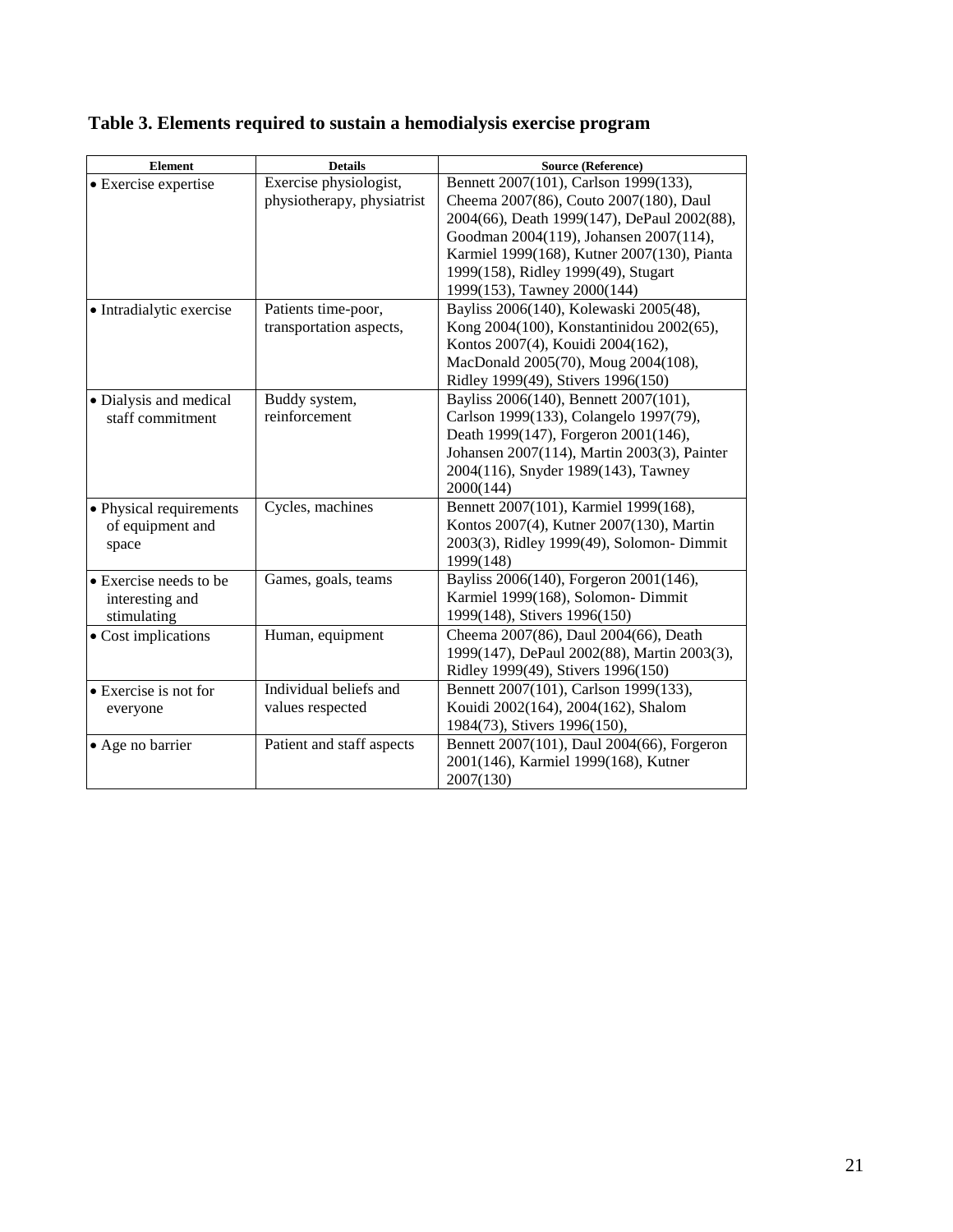# **Figure 1. Literature review methods flow chart**

| Step 1                                                                                                                                                                                                                                                                                       |
|----------------------------------------------------------------------------------------------------------------------------------------------------------------------------------------------------------------------------------------------------------------------------------------------|
| Search Terms: exercise, hemodialysis, haemodialysis, dialysis, physical activity, end-stage renal disease, end-stage kidney<br>disease and rehabilitation                                                                                                                                    |
| Databases: Medline (OVID), PubMed, CINAHL, EBSCOhost EJS, ProQuest Central, Web of Science, Cochrane Library,<br>Google Scholar, ScienceDirect, SpringerLink (Kluwer) and Wiley Interscience (Blackwell) databases                                                                           |
| Inclusion Dates: January 1980 to February 2009                                                                                                                                                                                                                                               |
| Inclusion Criteria: Full text, was peer-reviewed articles focused on exercise in adult haemodialysis patients. We accepted<br>original, primary research and review articles.                                                                                                                |
| Exclusion Criteria: Articles addressing exercise in children, peritoneal dialysis, chronic kidney disease and kidney<br>transplantation.                                                                                                                                                     |
|                                                                                                                                                                                                                                                                                              |
| Step 2                                                                                                                                                                                                                                                                                       |
| 129 full text articles were identified. The reference lists of all 129 articles were hand searched using the initial criteria in<br>step 1. A further 42 articles met inclusion criteria making a total of 171 peer-reviewed papers focusing on exercise in adult<br>haemodialysis patients. |
|                                                                                                                                                                                                                                                                                              |
| Step 3                                                                                                                                                                                                                                                                                       |
| The full text of all 171 articles were analysed by:<br>One experienced academic<br>1.<br>One clinician experienced in exercise and haemodialysis<br>2.                                                                                                                                       |

Each article was analysed for any reference to maintaining, sustaining or continuing an exercise program for adult hemodialysis patients.

Final Search Result: From the 171 articles found, 46 made reference to at least one aspect of maintaining, sustaining or continuing an exercise program for adult hemodialysis patients. This consisted of 28 primary research publications (Table 1) and 14 review publications (Table 2).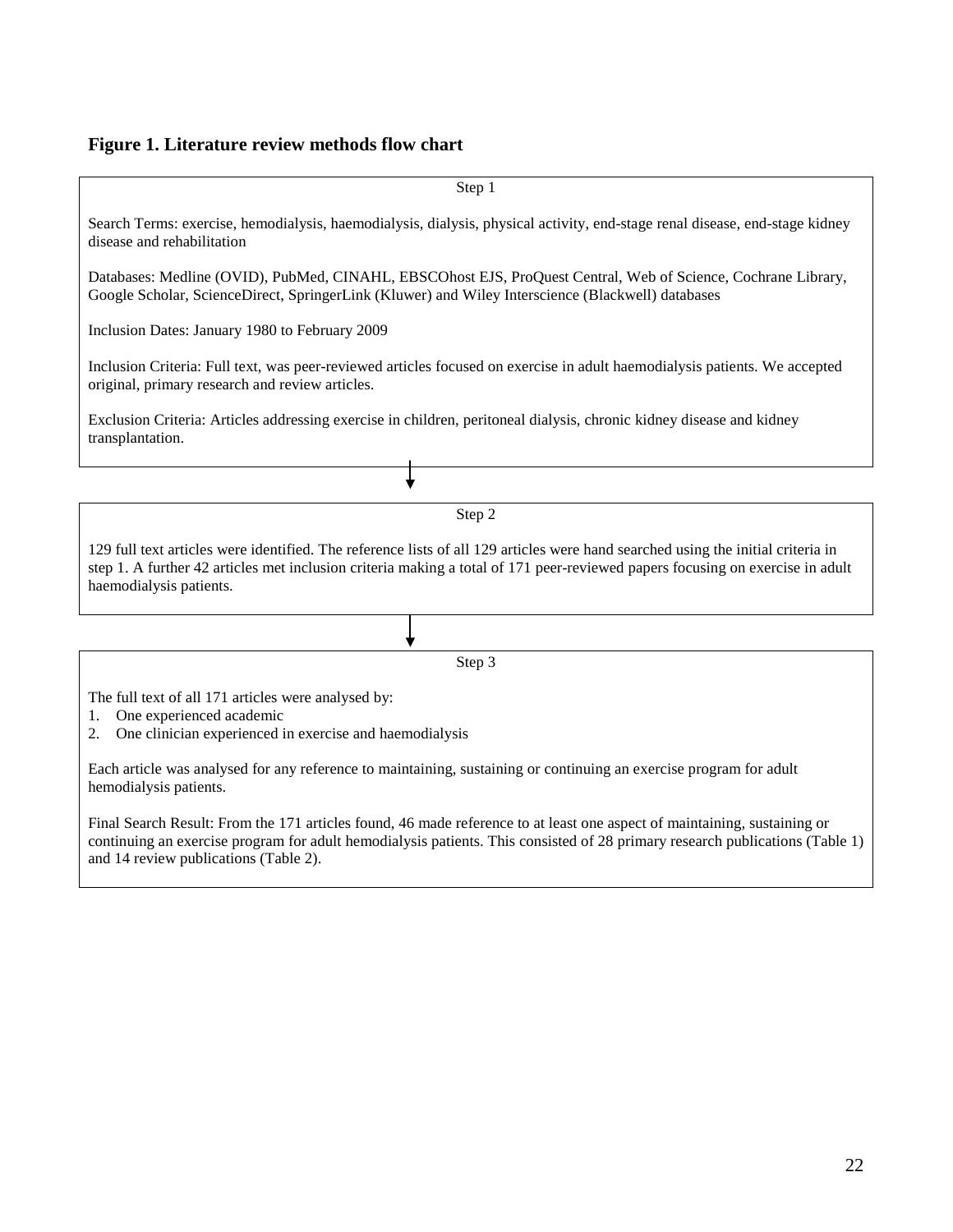#### **References**

- 1. U.S. Renal Data System: Annual Data Report: Atlas of End-Stage Renal Disease in the United States. In, Bethesda, MD, . National Institutes of Health, National Institute of Diabetes and Digestive and Kidney Diseases. , 2008
- 2. O'Hare A, Tawney K, Bacchetti P, Johansen K. Decreased survival among sedentary patients undergoing dialysis: results from the Dialysis Morbidity and Mortality Study Wave 2. *Am J Kidney Dis* 2003; **41**.
- 3. Martin C, Gaffney S. Exercise in dialysis: magic bullet or unnecessary risk? *Nephrol Nurs J* 2003; **30:** 580-581.
- 4. Kontos P, Miller K, Brooks D, Jassal S*, et al.* Factors influencing exercise participation by older adults requiring chronic hemodialysis: a qualitative study. *Int Urol Nephrol* 2007; **39:** 1303- 1311.
- 5. Cappy C, Jablonka J, Schroeder E. The effects of exercise during hemodialysis on physical performance and nutrition assessment. *J Ren Nutr* 1999; **9:** 63-70.
- 6. Painter P, Messer-Rebak D, Hanson P. Exercise capacity in hemodialysis, CAPD and renal transplant patients. *Nephron* 1986; **42:** 47-51.
- 7. Moore G, Parsons D, Stray-Gundersen J, et al. Uraemic myopathy limits aerobic capacity in haemodialysis patients. *Am J Kidney Dis* 1993; **22:** 277-287.
- 8. Johansen K, Chertow G, Ng A, et al. Physical activity levels in patients on hemodialysis and healthy sedentary controls. *Kidney Int* 2000; **57:** 2564-2570.
- 9. Elder S, Bommer J, Fissell R, et al. Hemodialysis (HD) facilities in which more patients exercise have lower risks of mortality and hospitalization: international results from the DOPPS [abstract]. *J Am Soc Nephrol* 2005; **16:** 94A.
- 10. Barnea H, Drory Y, Iaina A, et al. Exercise tolerance in patients on chronic hemodialysis. *Isr J Med Sci* 1980; **16:** 17-21.
- 11. Violan M, Pomes T, Maldonado S, al. e. Exercise capacity in hemodialysis and renal transplant patients. *Transplant Proc* 2002; **34:** 417-418.
- 12. Johansen K, Chertow G, da Silva M, Carey S*, et al.* Determinants of physical performance in ambulatory patients on hemodialysis. *Kidney Int* 2001; **60:** 1586-1591.
- 13. Brodin E, Ljungman S, Hedberg M, Sunnerhagen K. Physical activity, muscle performance, and quality of life in patients treated with chronic peritoneal dialysis. *Scand J Urol Nephrol* 2001; **35:** 71-78.
- 14. Manfredini F, Rigolin G, Malagoni A, Soffritti S*, et al.* Exercise Capacity and Circulating Endothelial Progenitor Cells in Hemodialysis Patients. *Int J Sports Med* 2007; **28:** 368-373.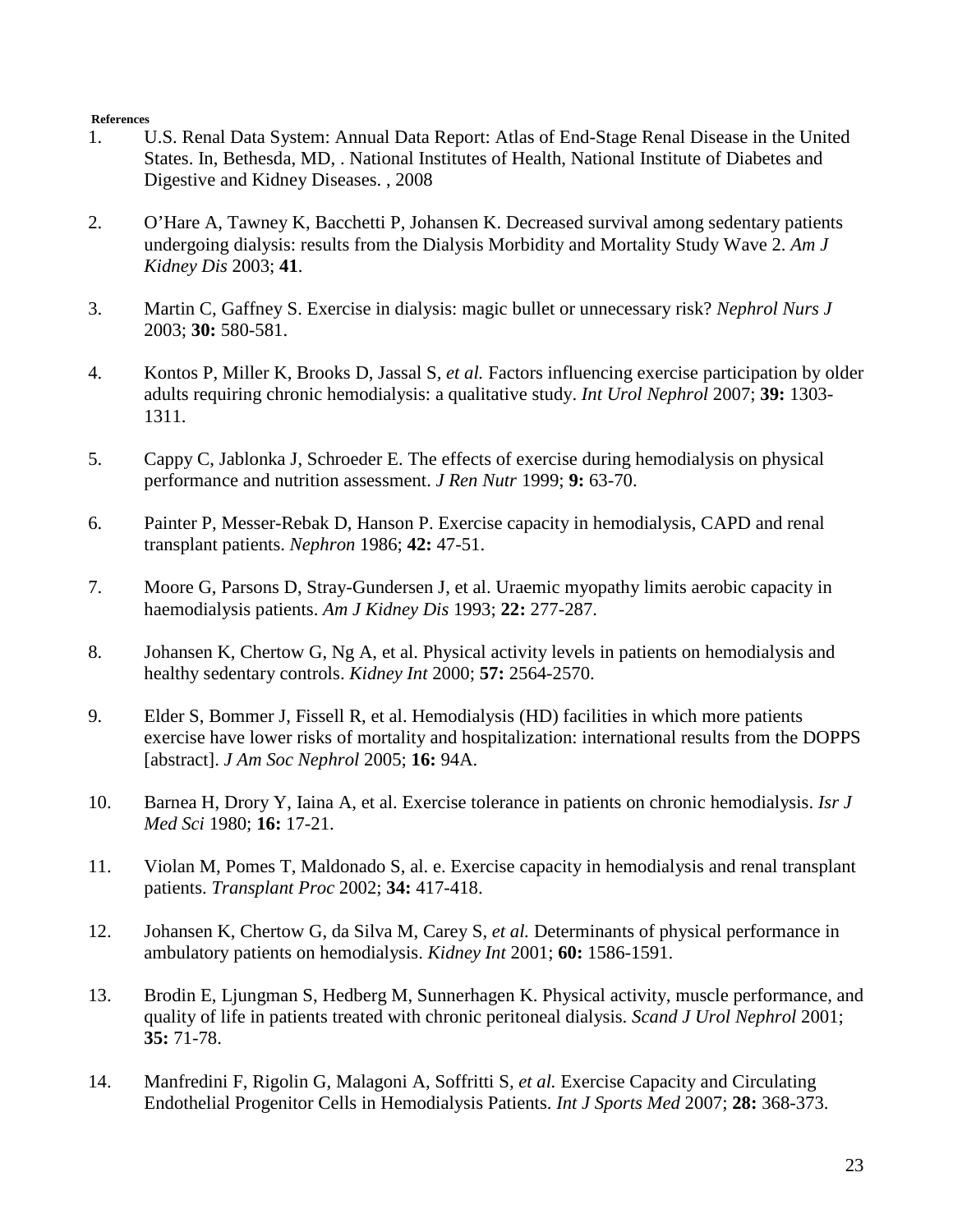- 15. Stack A, Molony D, Rives T, Tyson J*, et al.* Association of physical activity with mortality in the US dialysis population. *Am J Kidney Dis* 2005; **45:** 690-701.
- 16. Altintepe L, Levendoglu F, Okudan N, Guney I*, et al.* Physical disability, psychological status, and health-related quality of life in older hemodialysis patients and age-matched controls. *Hemodial Int* 2006; **10:** 260-266.
- 17. Kettner A. Exercise in dialysis patients. *Int J Artif Organs* 1982; **5:** 83-84.
- 18. O'Sullivan D, McCarthy G. An exploration of the relationship between fatigue and physical functioning in patients with end stage renal disease receiving haemodialysis. *J Clin Nurs* 2007; **16:** 276-284.
- 19. Fatouros I, Pasadakis P, Sovatzidis A, et al. Acute exercise may exacerbate oxidative stress response in hemodialysis patients. *Nephron Clin Pract* 2008; **109:** c55-c64.
- 20. Mayer G, Thum J, Grat H. Anaemia and reduced exercise capacity in patients on chronic hemodialysis. *Clin Sci* 1989; **76:** 265-268.
- 21. Gutman R, Stead W, Robinson R. Physical activity and employment status of patients on maintenance dialysis. *New Eng J Med* 1981; **304:** 309-331.
- 22. Stack A, Murthy B. Exercise and limitations in physical activity levels among new dialysis patients in the United States: an epidemiologic study. *Ann Epidemiol* 2008; **18:** 880-888.
- 23. Goldberg A, Geltman E, Gavin J, et al. Exercise training reduces coronary risks and effectively rehabilitates hemodialysis patients. *Nephron* 1986; **42**.
- 24. Hagberg J, Goldberg A, Ehsani A, et al. Exercise training improves hypertension in haemodialysis patients. *Am J Nephrol* 1983; **3:** 209-212.
- 25. Moore G, Painter P, Brinker K, et al. Cardiovascular response to submaximal stationary cycling during hemodialysis. *Am J Kidney Dis* 1998; **31:** 631-637.
- 26. Anderson J, Boivin M, Hatchett L. Effect of training on intradialytic ambulatory and treatment related blood pressure in haemodialysis patients *Ren Fail* 2004; **26:** 539-544.
- 27. Mustata S, Chan C, Lai V, et al. Impact of an exercise program on arterial stiffness and insulin resistance in haemodialysis patients. *J Am Soc Nephrol* 2004; **15:** 2713-2718.
- 28. Miller B, Cress C, Johnson M, Nichols D*, et al.* Exercise during hemodialysis decreases the use of antihypertensive medications. *Am J Kidney Dis* 2002; **39:** 828-833.
- 29. Deligiannis A, Kouidi E, Tourkantonis A. Effects of physical training on heart rate variability in patients on hemodialysis. *Am J Cardiol* 1999; **84:** 197-202.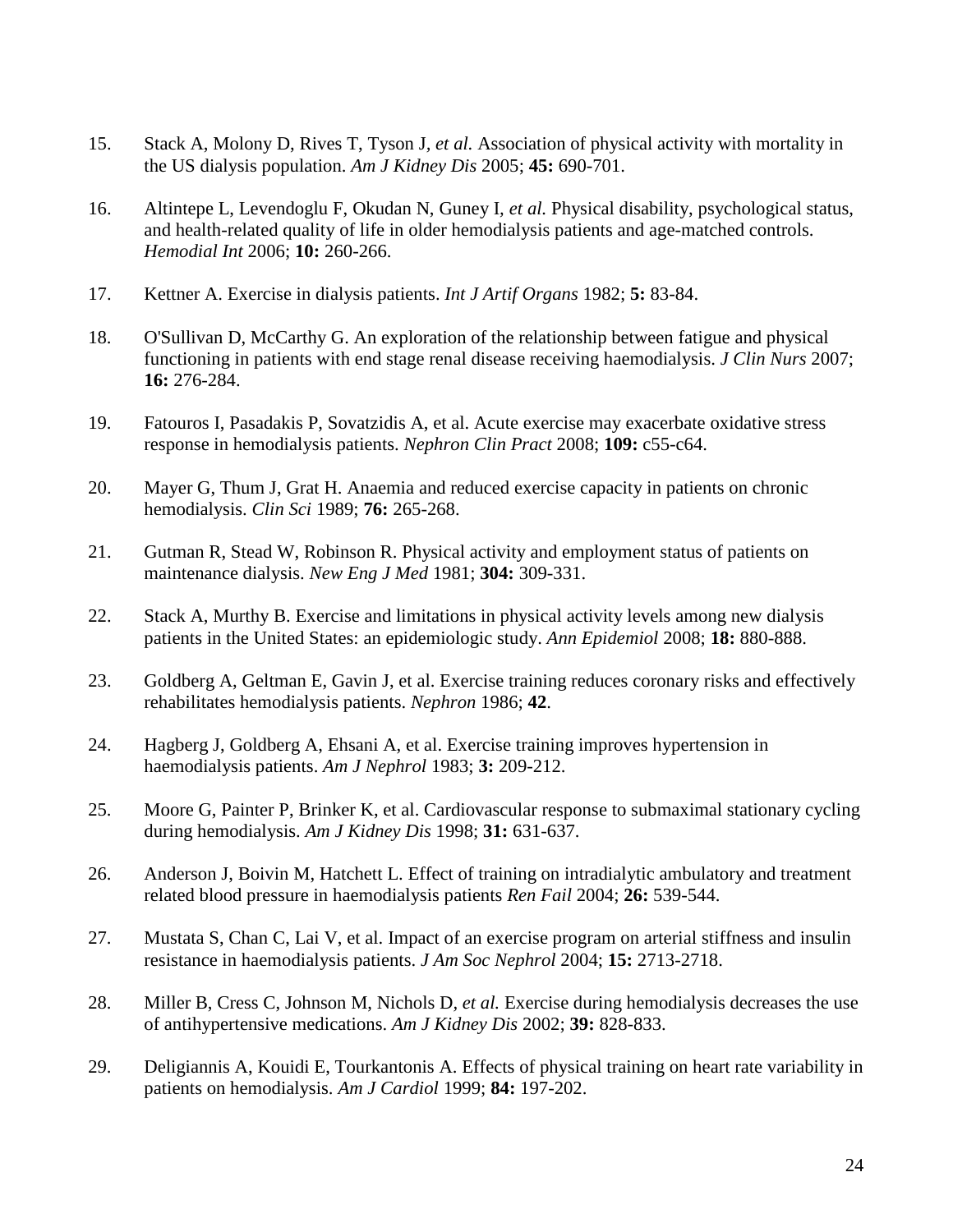- 30. Petraki M, Kouidi E, Grekas D, Deligiannis A. Effects of exercise training during hemodialysis on cardiac barorelflex sensitivity. *Clin Nephrol* 2008; **70:** 210-219.
- 31. Toussaint N, Polkinghorne K, Kerr P. Impact of intradialytic exercise on arterial compliance and B-type natriuretic peptide levels in hemodialysis patients. *Hemodial Int* 2008; **12:** 254-263.
- 32. Apor P. Rehabilitative training program for end-stage renal disease patients. *Orv Hetil* 2007; **148:** 2047-2050.
- 33. Runyan J, Atterbom H. Exercise and the hemodialysis patient. *Physician Assistant* 1990; **April:**  91-98.
- 34. Painter P, Carlson L, Carey S, Paul S*, et al.* Physical functioning and health-related quality-oflife changes with exercise training in hemodialysis patients. *Am J Kidney Dis* 2000 **35:** 482-492.
- 35. Parsons T, Toffelmire E, King-VanVlack C. The effect of an exercise program during hemodialysis on dialysis efficacy, blood pressure and quality of life in end-stage renal disease (ESRD) patients. *Clin Nephrol* 2004; **61:** 261-274.
- 36. Mustata S, Goh S, Goh S, al. e. The effect of an exercise program on fitness, quality of life and Kt/V in hemodialysis patients (abstract). *J Am Soc Nephrol* 1997; **8:** 204A.
- 37. Johansen K, Painter P, Sakkas G, Gordon G*, et al.* Effects of resistance exercise training and nandrolone decanoate on body composition and muscle function among patients who receive hemodialysis: A randomized controlled trial. *J Am Soc Nephrol* 2006; **17:** 2307-2314.
- 38. Painter P, Moore G, Carlson L, et al. Effects of exercise training plus normalization of hematocrit on exercise capacity and health-related quality of life. *Am J Kidney Dis* 2002; **39:**  257-265.
- 39. Fitts S, Guthrie M, Blagg C. Exercise coaching and rehabilitation counseling improve quality of life for predialysis and dialysis patients. *Nephron* 1999; **82:** 115-121.
- 40. Kutner N, Zhang R, McClellan W. Patient-reported quality of life in dialysis treatment: effects associated with usual exercise activity. *Nephrol Nurs J* 2000; **27:** 357-367.
- 41. Suh M, Jung H, Kim S, Park J*, et al.* Effects of regular exercise on anxiety, depression, and quality of life in maintenance hemodialysis patients. *Ren Fail* 2002; **24:** 337-345.
- 42. Levendoglu F, Altintepe L, Okudan N, et al. A twelve week exercise program improves the psychological status, quality of life and work capacity in hemodialysis patients. *J Nephrol* 2004; **17:** 826-832.
- 43. Tovbin D, Vexler E, Margolis G, et al. Pre-session exercise improves quality of life of hospitalbased hemodialysis patients with high comorbidity. *J Am Soc Nephrol* 2003; **14:** 248A.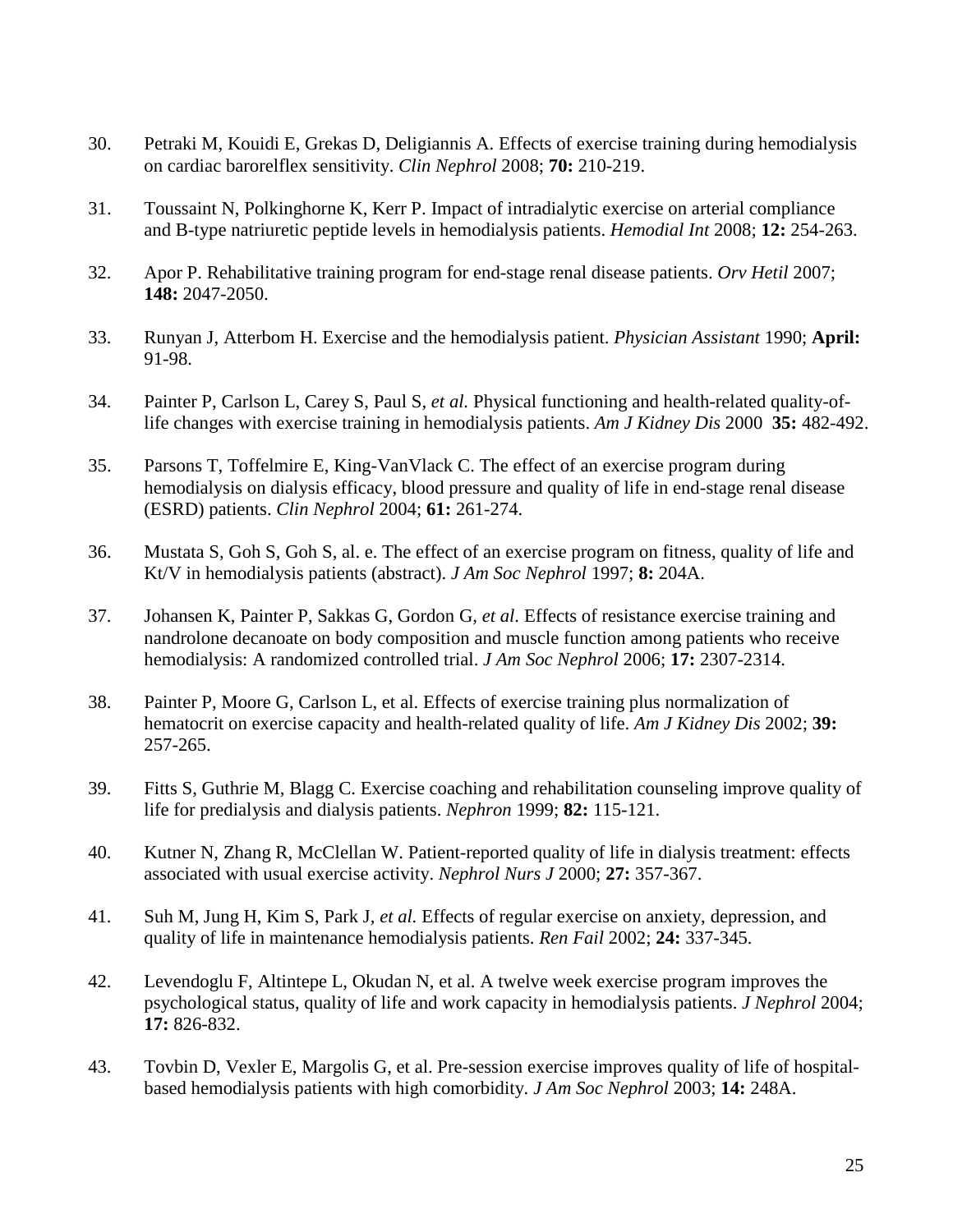- 44. Matsumoto Y, Furuta A, Furuta S, et al. The impact of pre-dialytic endurance training on nutritional status and quality of life in stable hemodialysis patients (Sawada study). *Ren Fail* 2007; **29:** 587-593.
- 45. Ouzouni S, Kouidi E, Sioulis A, Grekas D*, et al.* Effects of intradialytic exercise training on health-related quality of life indices in haemodialysis patients. *Clin Rehabil* 2009; **23:** 53-63.
- 46. Malagoni A, Catizone L, Mandini S, Soffritti S*, et al.* Acute and long-term effects of an exercise program for dialysis patients prescribed in hospital and performed at home. *J Nephrol* 2008; **21:** 871-878.
- 47. Capitanini A, Cupisti A, Mochi N, Rossini D*, et al.* Effects of exercise training on exercise aerobic capacity and quality of life in hemodialysis patients. *J Nephrol* 2008; **21:** 738-743.
- 48. Kolewaski C, Mullally M, Parsons T, Paterson M*, et al.* Quality of life and exercise rehabilitation in end stage renal disease. *CANNT J* 2005; **15:** 22-29.
- 49. Ridley J, Hoey K, Ballagh-Howes N. The exercise-during-hemodialysis program: report on a pilot study. *CANNT J* 1999; **9:** 20-26.
- 50. Pugh-Clarke K, Koufaki P, Rowley V, Mercer T*, et al.* Improvement in quality of life of dialysis patients during six months of exercise. *EDTNA ERCA J* 2002; **28:** 11-12.
- 51. Oberley E, Sadler J, Alt P. Renal rehabilitation: obstacles, progress, and prospects for the future. *Am J Kidney Dis* 2000; **35:** S141-147.
- 52. Headley S, Germain M, Mailloux P, Mulhern J*, et al.* Resistance training improves strength and functional measures in patients with end-stage renal disease. *Am J Kidney Dis* 2002; **40**.
- 53. Miller B. Weight lifting prior to chronic outpatient hemodialysis. *J Am Soc Nephrol* 2001; **12:**  399A.
- 54. Parsons T, Toffelmire E, King-VanVlack C. Exercise training during hemodialysis improves dialysis efficacy and physical performance. *Arch Phys Med Rehabil* 2006; **87:** 680-687.
- 55. Mercer T, Crawford C, Gleeson N, Naish P. Low-volume exercise rehabilitation improves functional capacity and self-reported functional status of dialysis patients. *Am J Phys Med Rehabil* 2002; **81:** 162-167.
- 56. Nindl B, Headley S, Tuckow A, Pandorf C*, et al.* IGF-I system responses during 12 weeks of resistance training in end-stage renal disease patients. *Growth Horm IGF Res* 2004; **14:** 245- 250.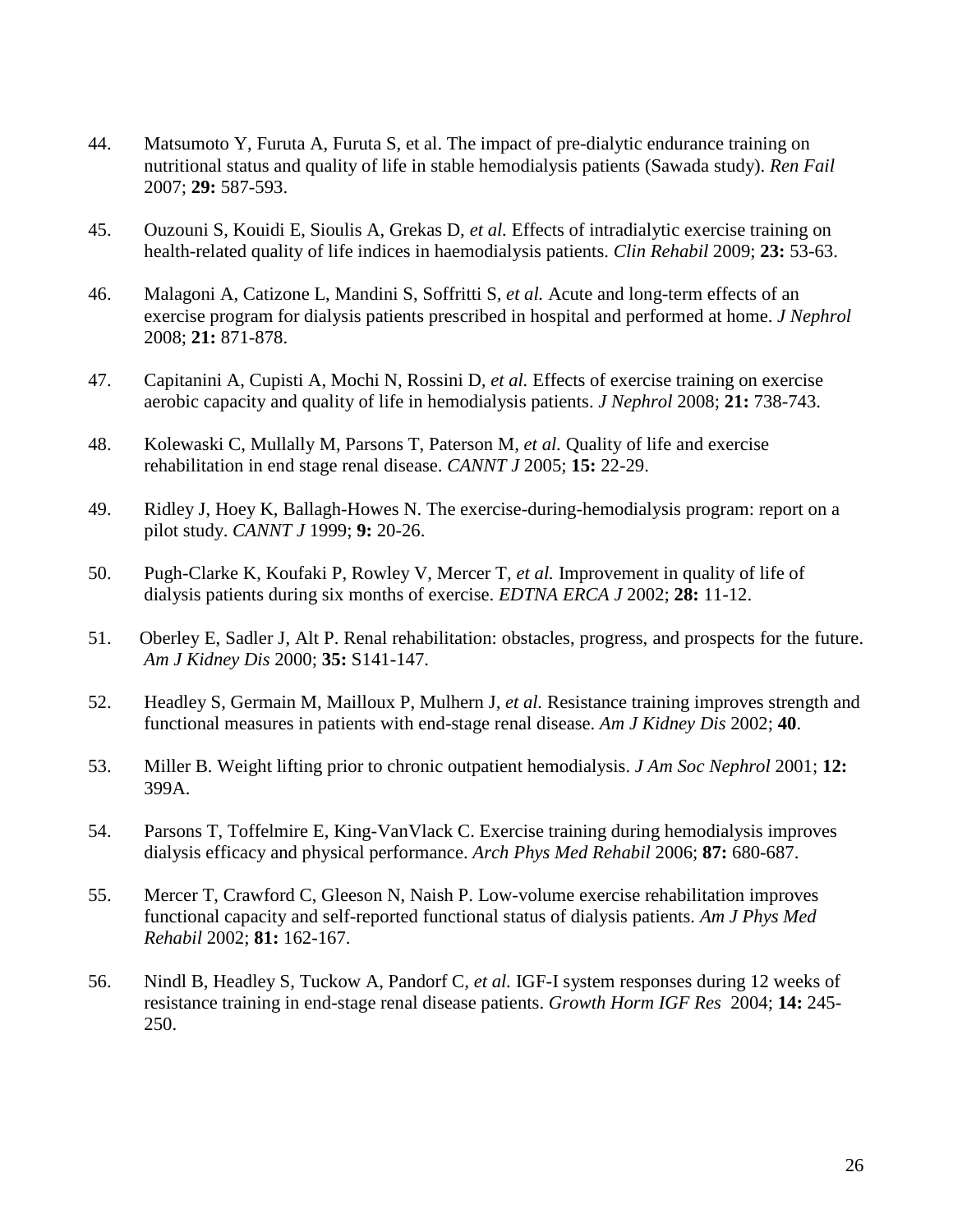- 57. Storer T, Casaburi R, Sawelson S, et al. Endurance exercise training during haemodialysis improves strength, power, fatigability and physical performance in maintenance haemodialysis patients. *Nephrol Dial Transplant* 2005; **20:** 1429-1437.
- 58. Molsted S, Eidemak I, Sorensen H, et al. Five months of physical exercise training in patients on maintenance haemodialysis. *Nephron Clin Pract* 2004; **96:** c76-c81.
- 59. Koufaki P, Mercer T, Naish P. Effects of exercise training on aerobic and functional capacity of patients with end-stage renal disease. *Clin Physiol Funct Imaging* 2002; **22:** 125-134.
- 60. Oh-Park M, Fast A, Gopal S. Exercise for the dialyzed. Aerobic and strength training during hemodialysis. *Am J Phys Med Rehabil* 2002; **81:** 814-821.
- 61. van Vilsteren M, de Greef M, Huisman R. The effects of a lw-to-moderate intensity preconditioning exercise programme linked woth exercise counselling for sedentary haemodialysis patients ion the Netherlands: Results of a randomized clinical trial. *Nephrol Dial Transplant* 2005; **20:** 141-146.
- 62. Tawney K, Tawney P, Hladek G, Hogan S*, et al.* The life readiness program: a physical rehabilitation program for patients on hemodialysis. *Am J Kidney Dis* 2000; **36:** 581-581.
- 63. Cowen T, Huang C, Lebow J, DeVivo M*, et al.* Functional outcomes after inpatient rehabilitation of patients with end-stage renal disease. *Arch Phys Med Rehabil* 1995; **76:** 355- 359.
- 64. Fuhrmann I, Krause R. Principles of exercising in patients with chronic kidney disease, on dialysis and for kidney transplant recipients. *Clin Nephrol* 2004; **61 Suppl 1:** :S14-25.
- 65. Konstantinidou E, Koukouvou G, Kouidi E, Deligiannis A*, et al.* Exercise training in patients with end-stage renal disease on hemodialysis: comparison of three rehabilitation programmes. *J Rehabil Med* 2002; **34:** 40-45.
- 66. Daul A, Schafers R, Daul K, Philipp T. Exercise during hemodialysis. *Clin Nephrol* 2004; **61 Suppl 1:** S26-30.
- 67. Kouidi E. Central and peripheral adaptations to physical training in patients with end-stage renal disease. *Sports Med* 2001; **31:** 651-655.
- 68. Deligiannis A. Exercise rehabilitation and skeletal muscle benefits in hemodialysis patients. *Clin Nephrol* 2004; **61 Suppl 1:** S46-50.
- 69. Molsted S, Eidemak I, Sorensen H, Kristensen J. Five months of physical exercise in hemodialysis patients. effects on aerobic capacity, physical function and self-rated health. *Nephron Clin Pract* 2004; **96:** c76-81.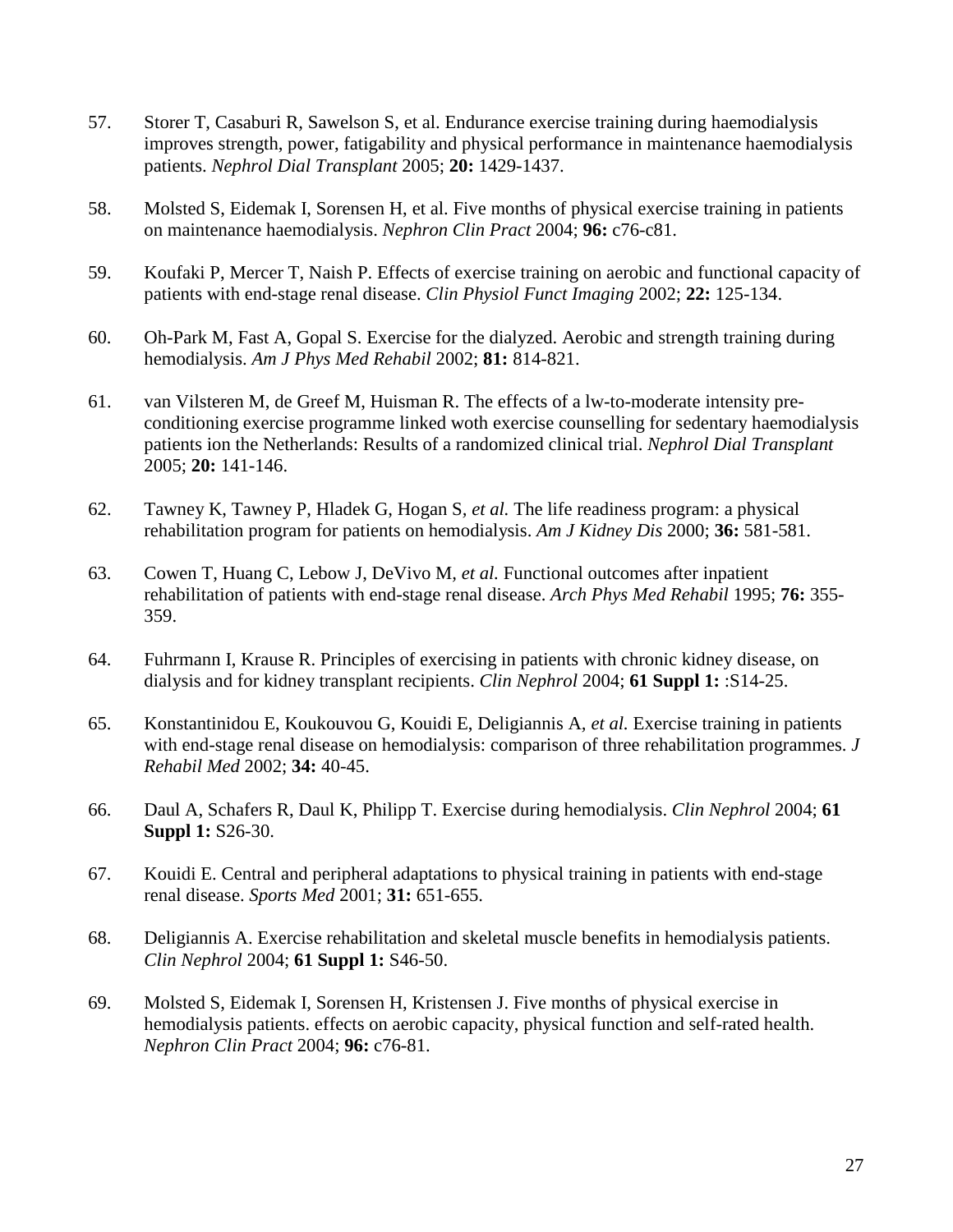- 70. Macdonald J, Marcora S, Jibani M, et al. Intradialytic exercise as anabolic therapy in haemodialysis patients-a pilot study. *Clin Physiol Funct Imaging* 2005; **25:** 113-118.
- 71. Zabetakis P, Gleim G, Pasternack F, et al. Long-duration submaximal exercise conditioning in hemodialysis patients. *Clin Nephrol* 1982; **18:** 17-22.
- 72. Goldberg A, Geltman E, Hagberg J, et al. Therapeutic benefits of exercise training for hemodialysis patients. *Kidney Int* 1983; **24(Suppl 16):** S303-S309.
- 73. Shalom R, Blumenthal J, Williams R, McMurray R*, et al.* Feasibility and benefits of exercise training in patients on maintenance dialysis. *Kidney Int* 1984; **25:** 958-963.
- 74. Ross D, Grabeau G, Smith S, Seymour M*, et al.* Efficacy of exercise for end-stage renal disease patients immediately following high-efficiency hemodialysis: A pilot study. *Am J Nephrol* 1989; **9:** 376-383.
- 75. Akiba T, Matsui N, Shinohara S, Fujiwara H*, et al.* Effects of recombinant human erythropoietin and exercise training on exercise capacity in hemodialysis patients. *Artif Organs* 1995; **19:** 1262-1268.
- 76. Segura-Ort E, Rodillo-Alama V, Lis J. Physiotherapy during hemodialysis: results of a progressive resistance-training program. *Nefrologia* 2008; **28:** 67-72.
- 77. Rizzioli E, Cerretani D, Normanno M, Munaro D*, et al.* Physical exercise during hemodialysis session: effect on quality of life. *G Ital Nefrol* 2004; **21:** S236-240.
- 78. Painter P, Carlson L, Carey S, Paul S*, et al.* Low-functioning hemodialysis patients improve with exercise training. *Am J Kidney Dis* 2000; **36:** 600-608.
- 79. Colangelo R, Stillman M, Kessler-Fogil D, Kessler-Hartnett D. The role of exercise in rehabilitation for patients with end-stage renal disease. *Rehabil Nurs* 1997; **22:** 288-292, 302.
- 80. Moros M, Moros J, Ros R, Villarroya A*, et al.* Effects of exercise in the elderly with chronic renal failure. *Rev Med Univ Navarra* 1995; **39:** 136-140.
- 81. Harter H, Goldberg A. Endurance exercise training. An effective therapeutic modality for hemodialysis patients. *Med Clin North Am* 1985; **69:** 159-175.
- 82. Sadler J. Health promotion for end-stage renal disease patients. *Adv Ren Replace Ther* 1998 **5:**  275-285.
- 83. Painter P, Nelson-Worrel J, Hill M, Thornberry D*, et al.* Effects of exercise training during haemodialysis. *Nephron* 1986; **43:** 87-92.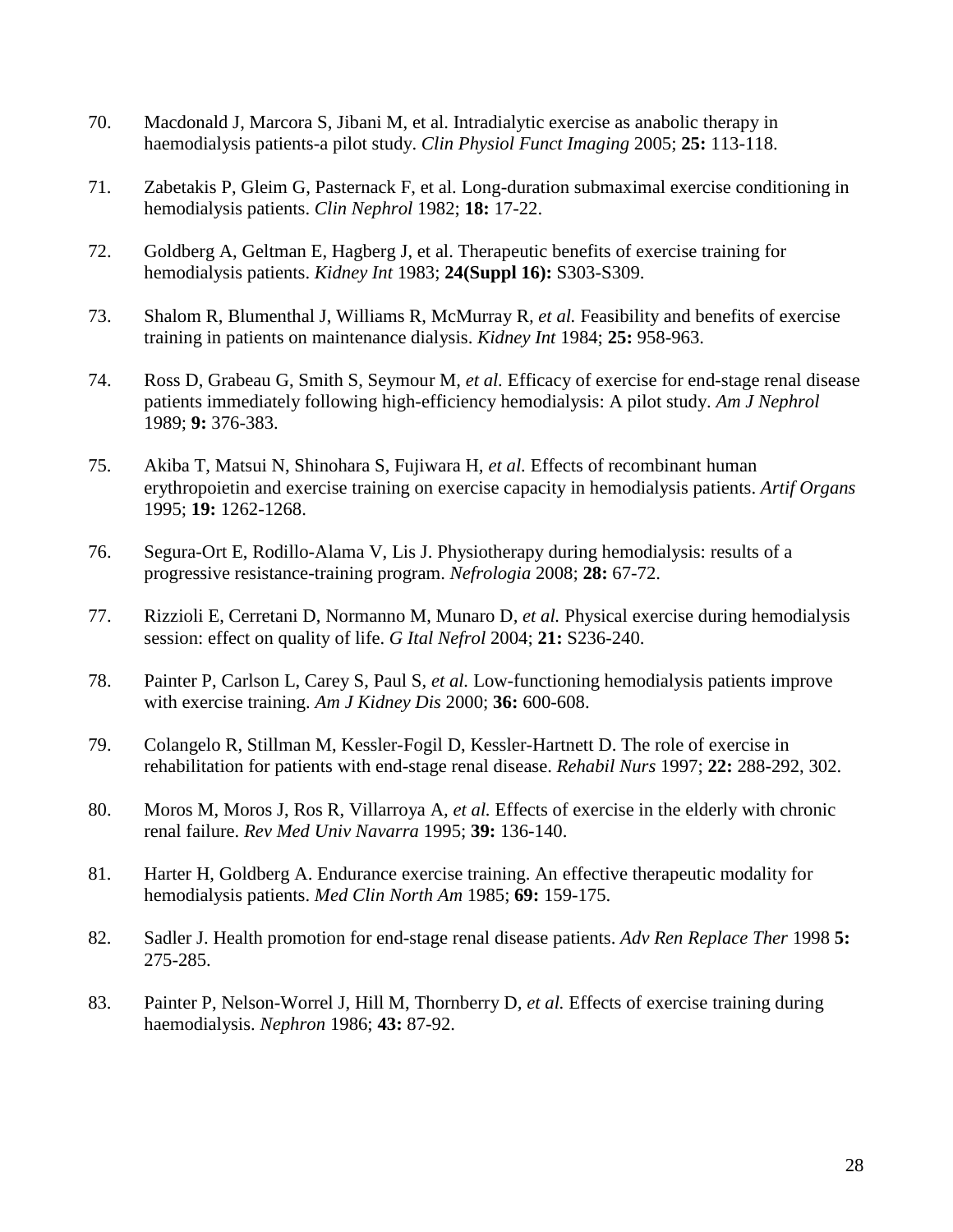- 84. Johansen K, Shubert T, Doyle J, Soher B*, et al.* Muscle atrophy in patients receiving hemodialysis: effects on muscle strength, muscle quality and physical function. *Kidney Int* 2003; **63:** 291-297.
- 85. Sakkas G, Sargeant A, Mercer T, Ball D*, et al.* Changes in muscle morphology in dialysis patients after 6 months of aerobic exercise training. *Nephrol Dial Transplant* 2003; **18:** 1854- 1861.
- 86. Cheema B, Abas H, Smith B, O'Sullivan A*, et al.* Progressive Exercise for Anabolism in Kidney Disease(PEAK): A Randomized, Controlled Trial of Resistance Training during Hemodialysis. *J Am Soc Nephrol* 2007; **18:** 1594-1601.
- 87. Kouidi E, Albani M, Natsis K, Megalopoulos A*, et al.* The effects of exercise training on muscle atrophy in hemodialysis patients. *Nephrol Dial Transplant* 1998; **13:** 685-699.
- 88. DePaul V, Moreland J, Eager T, Clase C. The effectiveness of aerobic and muscle strength training in patients receiving hemodialysis and EPO: a randomized controlled trial. . *Am J Kidney Dis* 2002; **40:** 1219-1229.
- 89. Kopple J, Cohen A, Wang H, et al. Effect of exercise on mRNA levels for growth factors in skeletal muscle of hemodialysis patients. *J Ren Nutr* 2006; **16:** 312-324.
- 90. Kopple J, Wang H, Casaburi R, Fournier M*, et al.* Exercise in maintenance hemodialysis patients induces transcriptional changes in genes favoring anabolic muscle. *J Am Soc Nephrol* 2007; **18:** 2975-2986.
- 91. van den Ham E, Kooman J, Schols A, et al. The functional, metabolic, and anabolic responses to exercise training in renal transplant and hemodialysis patients. *Transplantation* 2007; **83:**  1059-1068.
- 92. Majchrzak K, Pupim L, Flakoll P, Ikizler T. Resistance exercise augments the acute anabolic effects of intradialytic oral nutritional supplementation. *Nephrol Dial Transplant* 2008; **23:**  1362–1369.
- 93. Adams G, Vaziri N. Skeletal muscle dysfunction in chronic renal failure: effects of exercise. *Am J Physiol Renal Physiol* 2006; **290:** F753-F761.
- 94. Sun Y, Chen B, Jia Q, Wang J. The effect of exercise during hemodialysis on adequacy of dialysis. *Zhonghua Nei Ke Za Zhi* 2002; **41:** 79-81.
- 95. Farese S, Budmiger R, Aregger F, Bergmann I*, et al.* Effect of Transcutaneous Electrical Muscle Stimulation and Passive Cycling Movements on Blood Pressure and Removal of Urea and Phosphate During Hemodialysis. *Am J Kidney Dis* 2008; **52:** 745-752.
- 96. Kong C, Tattersall J, Greenwood RN, et al. The effect of exercise during haemodialysis on solute removal. *Nephrol Dial Transplant* 1999; **14:** 2927-2931.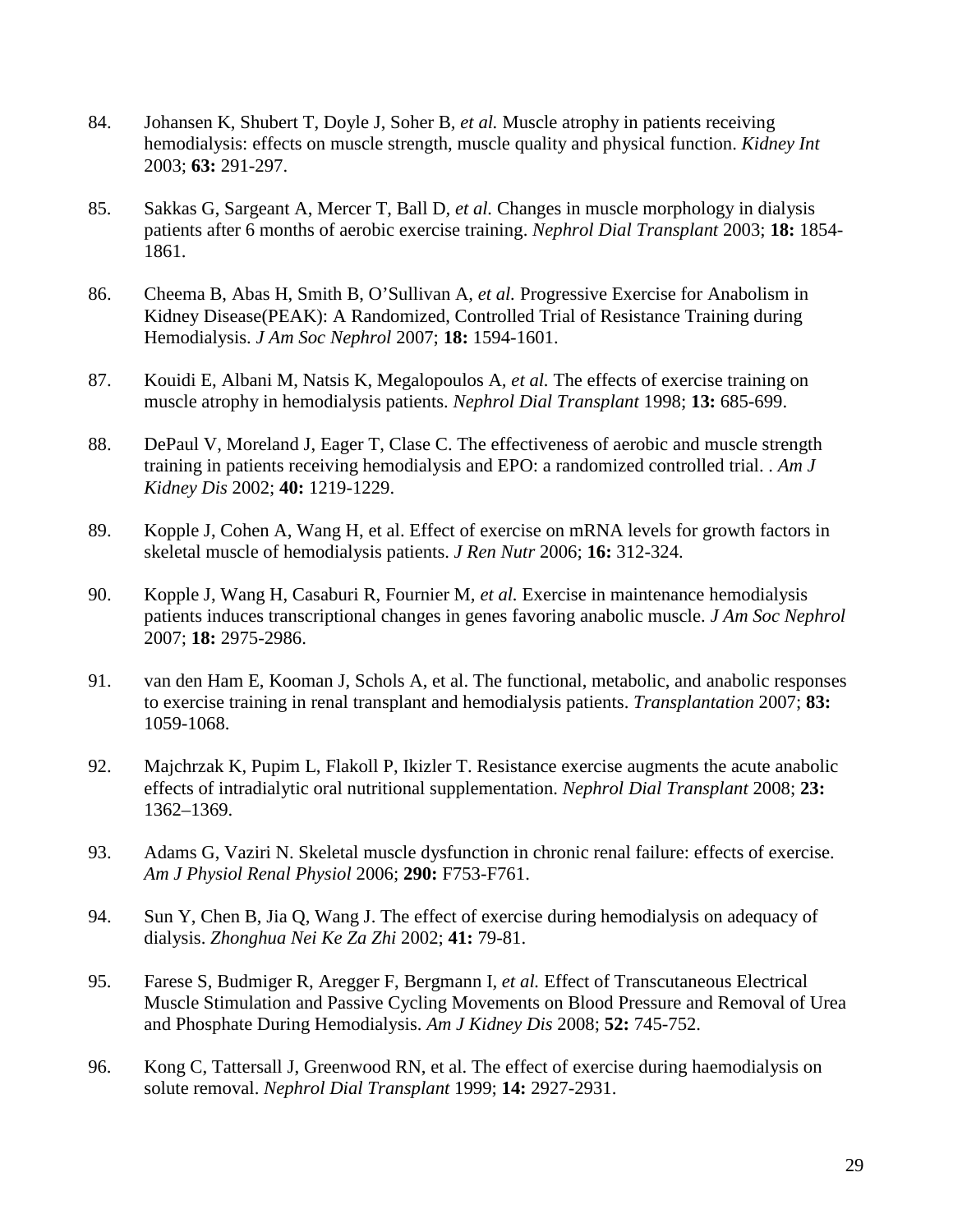- 97. Vaithilingam I, Polkinghorne K, Atkins R, et al. Time and exercise improve phosphate removal in hemodialysis patients. *Am J Kidney Dis* 2004; **43:** 85-89.
- 98. Adorati M. The effect of intradialytic exercise on solute removal. *Nephrol Dial Transplant* 2000; **15:** 1264-.
- 99. Ronco C, Crepaldi C, Brendolan G, La Greca G. Intradialytic exercise increases effective dialysis efficiency and reduces rebound (abstract). *J Am Soc Nephrol* 1995; **6:** 612
- 100. Kong C. Exercise for rebound reduction and rehabilitation in hemodialysis patients. *Dial Transplant* 2004; **33:** 266-268.
- 101. Bennett P, Breugelmans L, Agius M, Simpson-Gore K*, et al.* A haemodialysis exercise program using novel exercise equipment *J Ren Care* 2007; **34:** 153-158.
- 102. Fallahi M, Shahidi S, Farajzadegan Z. The Effect of Intradialytic Exercise on Dialysis Efficacy, Serum Phosphate, Hemoglobin and Blood Pressure Control and Comparison between Two Exercise Programs in Hemodialysis Patients. *Journal of Isfahan Medical School* 2008; **26:** 107- 117.
- 103. Carney R, McKevitt P, Goldberg A. Psychological effects of exercise training in hemodialysis patients. *Nephron* 1983; **33**.
- 104. Williams A, Stephens R, McKnight T. Factors affecting adherence of end stage renal disease patients to an exercise program. *Br J Sports Med* 1991; **25:** 90-93.
- 105. Kouidi E, Lacovides A, Iordanidis P, et al. Exercise renal rehabilitation program (ERRP): Psychological effects. *Nephron* 1997; **77:** 152-158.
- 106. Goldberg A, Hagberg J, Delmez J, Carney R*, et al.* The metabolic and psychological effects of exercise training in hemodialysis patients. *Am J Clin Nutr* 1980; **33**.
- 107. Carney R, Templeton B, Hong B, et al. Exercise training reduces depression and increases the performance of pleasant activities in hemodialysis patients. *Nephron* 1987; **47:** 194-198.
- 108. Moug S, Grant S, Creed G, Boulton Jones M. Exercise during haemodialysis: West of Scotland pilot study. *Scott Med J* 2004; **49:** 14-17.
- 109. Moinuddin I, Leehey D. A Comparison of Aerobic Exercise and Resistance Training in Patients With and Without Chronic Kidney Disease *Adv Chronic Kidney Dis* 2008; **15:** 83-96.
- 110. Załuska A, Załuska W, Bednarek-Skublewska A, Ksiazek A. Nutrition and hydration status improve with exercise training using stationary cycling during hemodialysis (HD) in patients with end-stage renal disease (ESRD). *Ann Univ Mariae Curie Sklodowska [Med]* 2002; **57:**  342-346.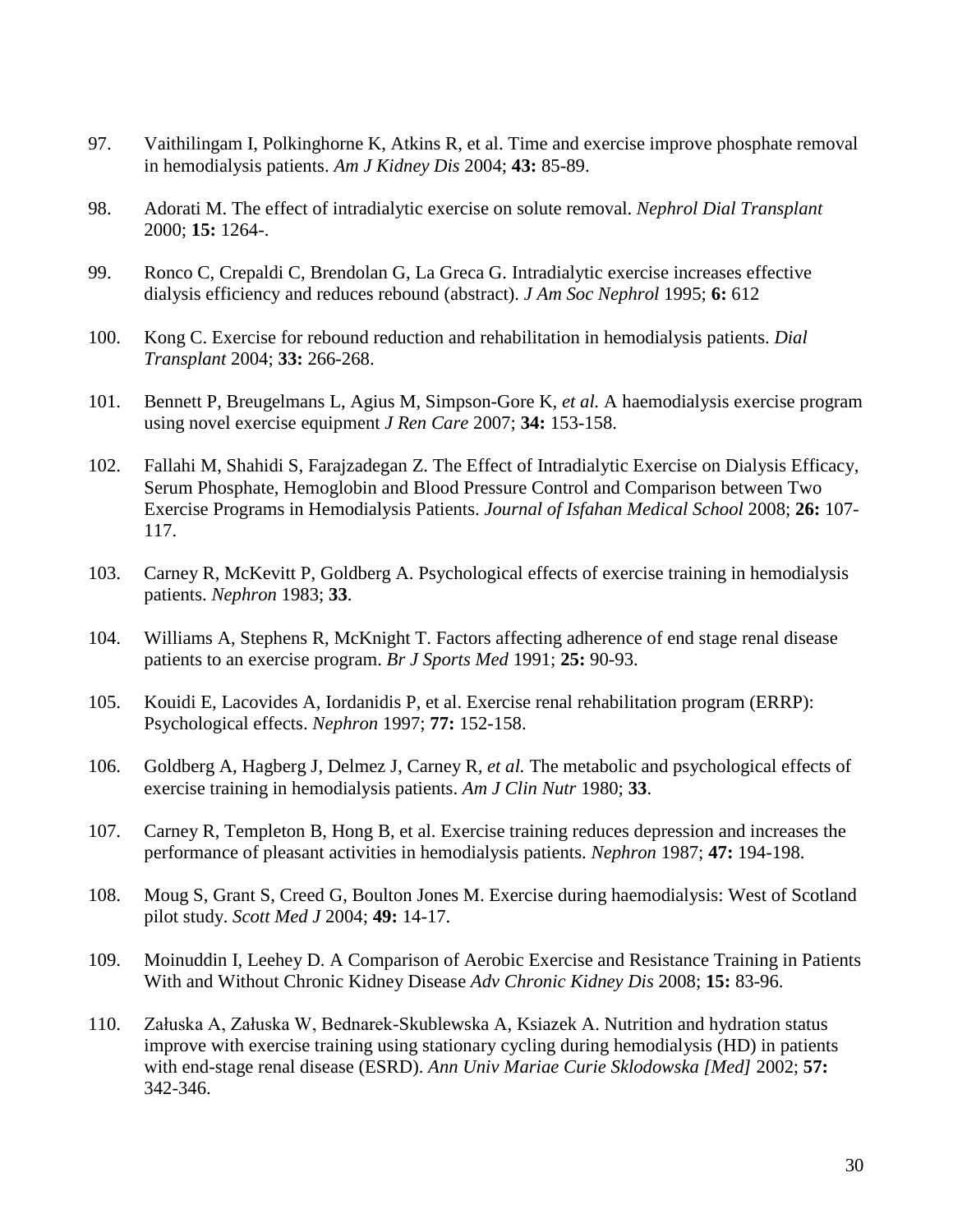- 111. Tentori F. Focus on: Physical Exercise in Hemodialysis Patients. *J Nephrol* 2008; **21:** 808-812.
- 112. Amann K, Halle M. Physical activity in patients with renal insufficiency and patients on dialysis. *MMW Fortschr Med* 2006; **148:** 37-38, 40.
- 113. Cheema B. Tackling the survival issue in end-stage renal disease: Time to get physical on haemodialysis. *Nephrology* 2008; **13:** 560-569.
- 114. Johansen K. Exercise in the End-Stage Renal Disease Population. *J Am Soc Nephrol* 2007; **18:**  1845-1854.
- 115. Johansen K, Sakkas G, Doyle J, et al. Exercise counseling practices among nephrologists caring for patients on dialysis. *Am J Kidney Dis* 2003; **41:** 171-178.
- 116. Painter P, Carlson L, Carey S, et al. Determinants of exercise encouragement practices in hemodialysis staff. *Nephrol Nurs J* 2004; **31:** 67-74.
- 117. Krause R. Nephrologists' view on exercise training in chronic kidney disease (results of the questionnaire at the WCN 2003). *Clin Nephrol* 2004; **61:** S2-4.
- 118. Curtin R, Klag M, Bultman D, Schatell D. Renal rehabilitation and improved patient outcomes in Texas dialysis facilities. *Am J Kidney Dis* 2002; **40:** 331-338.
- 119. Goodman E, Ballou M. Perceived barriers and motivators to exercise in hemodialysis patients. *Nephrol Nurs J* 2004; **31:** 23-29.
- 120. Torkington M, MacRae M, Isles C. Uptake of and adherence to exercise during hospital haemodialysis *Physiotherapy* 2006; **92:** 83-87.
- 121. White Y, Grenyer B. Do We Encourage Health or Illness? A Survey of Exercise Rehabilitation Practices for Patients in Australian Renal Units. *Ren Soc Aust J* 2006; **2:** 5-15.
- 122. McMurray A, Blazey L, Fetherston C. The effect of intradialytic foot pedal exercise on blood pressure phosphate removal efficiency and health related quality of life in haemodialysis patients. *Ren Soc Aust J* 2008; **4:** 38-44.
- 123. American College of Sports Medicine. *ACSM's Exercise Management for Persons with Chronic Disease and Disability*. American College of Sports Medicine: Champaign, 2003.
- 124. Ifudu O, Paul H, Mayers J, et al. Pervasive failed rehabilitation in center-based maintenance hemodialysis patients. *Am J Kidney Dis* 1994 **23:** 394-400.
- 125. McQueen G. Essential activity. *PT Today* 1996; **4:** 8-12.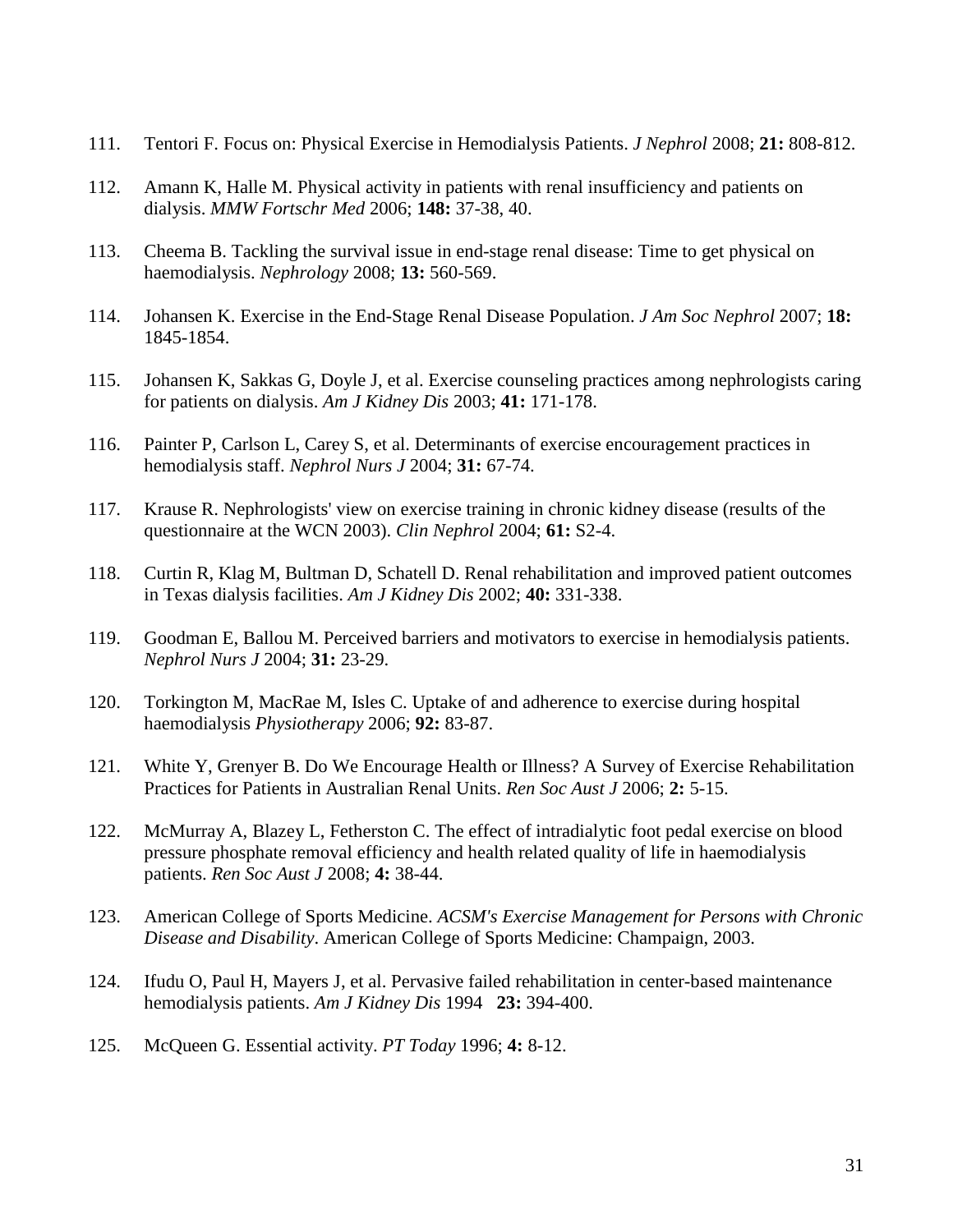- 126. Painter P, Johansen K. Improving physical functioning: time to be a part of routine care. *Am J Kidney Dis* 2006; **48:** 167-170.
- 127. Robbins L, Pender N, Conn V, Frenn M*, et al.* Physical Activity Research in Nursing. *J Nurs Sch* 2001; **33:** 315-321.
- 128. Johansen K. Exercise and dialysis. *Hemodial Int* 2008; **12:** 290-300.
- 129. Kosmadakis G, Zerefos N. Physical exercise in dialysis patients. *Int J Art Organs* 2007; **30:**  429-434.
- 130. Kutner N. How can exercise be incorporated into the routine care of patients on dialysis? *Int Urol Nephrol* 2007; **39:** 1281-1285.
- 131. Cheema B, Smith B, Fiatarone Singh M. A rationale for intradialytic exercise training as standard clinical practice in end stage renal disease. *Am J Kidney Dis* 2005; **45:** 912-916.
- 132. Knap B, Buturovic- Ponikvar J, Ponikvar R, Bren AF. Regular Exercise as a Part of Treatment for Patients With End-stage Renal Disease. *Ther Apher Dial* 2005; **9:** 211-213.
- 133. Carlson L, Carey S. Staff Responsibility to Exercise. *Adv Renal Replace* 1999; **6:** 172-180.
- 134. Stefanović V, Milojković M. Effects of physical exercise in patients with end stage renal failure, on dialysis and renal transplantation: current status and recommendations. *Int J Artif Organs* 2005; **28:** 8-15.
- 135. Clyne N. Physical working capacity and muscle strength in chronic renal failure are improved by exercise. *Lakartidningen* 2004 **101:** 4111-4115.
- 136. Cheema B, Fiatarone Singh M. Exercise Training in Patients Receiving Maintenance Hemodialysis: A Systematic Review of Clinical Trials. *Am J Nephrol* 2005; **25:** 352-364
- 137. Harter H. Exercise in the Dialysis Patient. *Semin Dial* 1994; **7:** 192-198.
- 138. Painter P. Exercise for patients with chronic disease: physician responsibility. *Curr Sports Med Rep* 2003; **2:** 173-180.
- 139. Gołebiowski T, Weyde W, Kusztal M, Szymczak M*, et al.* Physical exercise in the rehabilitation of dialysis patients. *Postepy Hig Med Dosw* 2009 **63:** 13-22.
- 140. Bayliss D. Starting and managing an intradialytic exercise program. *Nephrol News Issues* 2006; **20:** 47-49.
- 141. Stewart J. Exercise and rehabilitation in dialysis patients. *Med J Aust* 1981; **13:** 610-611.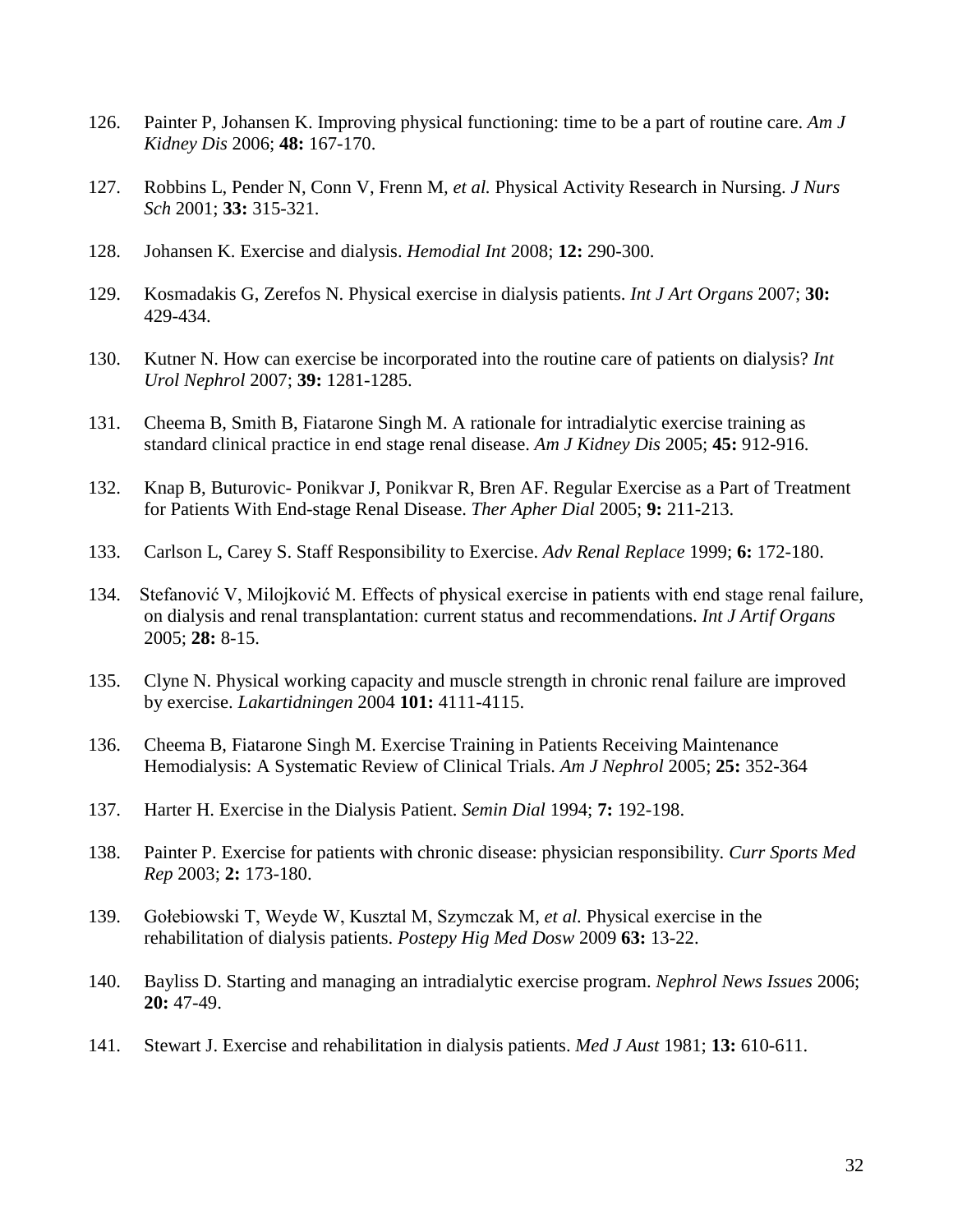- 142. Jagusch W, Butchart B. A conducted exercise program for the ESRD patient at an outpatient dialysis center. *Dial Transplant* 1985; **14:** 467-471.
- 143. Snyder T. An Exercise Program for Dialysis Patients *Am J Nurs* 1989; **89:** 362-364
- 144. Tawney K. Developing a dialysis rehabilitation program. *Nephrol Nurs J* 2000; **27:** 524, 539.
- 145. Svoboda L. Czech exercise program for dialysis and transplant patients, 10 years experience. *Clin Nephrol* 2004; **61:** S6-9.
- 146. Forgeron S, Valeriote L. Keeping our patients pedaling--one unit's experience. *CANNT J* 2001; **11:** 19-21.
- 147. Death C. Exercising to fitness on dialysis. *EDTNA ERCA J* 1999; **25:** 13-15.
- 148. Solomon-Dimmitt R. Focus on rehabilitation: teamwork that works. *Adv Ren Replace Ther* 1999; **6:** 278-281.
- 149. Stewart P. Exercise and a cycle of life: help us help ourselves. *Adv Ren Replace Ther* 1999; **6:**  184-186.
- 150. Stivers A. How an exercise program can benefit patients and the dialysis facility. *Nephrol News Issues* 1996; **10:** 17, 38-19.
- 151. Karmiel J. The easy bike program: An exercise-during-dialysis-program. *Top Clin Nutr* 1996; **12**.
- 152. Ota S, Takahashi K, Suzuki H, Nishimura S*, et al.* Exercise rehabilitation for elderly patients on chronic hemodialysis. *Geriatr Nephrol Urol* 1995; **5:** 157-165.
- 153. Stugart P, Weiss J. Exercise, rehabilitation, and the dialysis patient: one unit's positive experiences. *Dial Transplant* 1999; **28:** 134-138.
- 154. Tawney K, Tawney P, Kovach J. Disablement and Rehabilitation in End-Stage Renal Disease. *Semin Dial* 2003; **16:** 447-452.
- 155. Bennett P, Breugelmans L, Barnard B, Chan D: Sustaining an Intradialytic Exercise Program. In *37th EDTNA/ERCA International Conference*, edited by EDTNA/ERCA, Prague, EDTNA/ERCA, 2008
- 156. Allen K, Gappmaier E. Exercise habits and attitudes of patients undergoing hemodialysis. *Cardiopulmonary Physical Therapy Journal* 2001; **12:** 11-16.
- 157. Cardenas D, Kutner N, DeAndrade J. Rehabilitation and the chronic renal disease patient. In: Ruskin A (ed). *Current therapy in psychiatry*. WB Saunders Company: Philadelphia, 1984.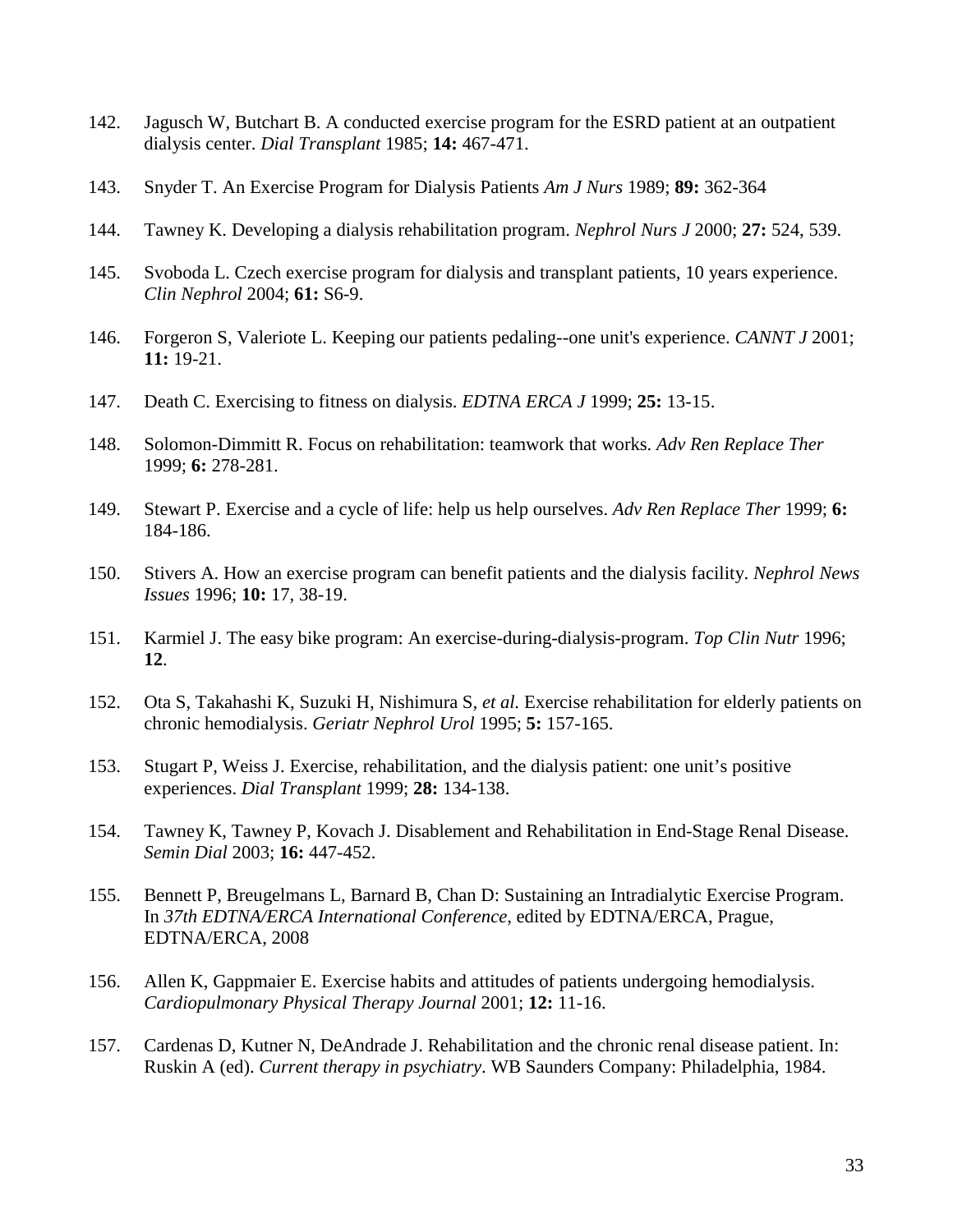- 158. Pianta T. The role of physical therapy in improving physical functioning of renal patients. *Adv Renal Replace* 1999; **6:** 149-158.
- 159. Perryman B, Harwood L. The role of physiotherapy in a hemodialysis unit. *Nephrol Nurs J* 2004; **31:** 215-216.
- 160. Pianta T, Kutner N. Improving physical functioning in the elderly dialysis patient: relevance of physical therapy. *ANNA J* 1999; **26:** 11-14.
- 161. Bennett P. World leading exercise program for renal dialysis patients. *Aust Nurs J* 2008; **16:** 29- 30.
- 162. Kouidi E. Health-related quality of life in end-stage renal disease patients: The effects of renal rehabilitation. *Clin Nephrol* 2004; **61 [Suppl 1]:** S60-S71.
- 163. Stephans R, Williams A, McKnight T, Dodd S. Factors affecting adherence of end stage renal disease patients to an exercise program. *British Journal of Specialised Medicine* 1991; **25:** 90- 93.
- 164. Kouidi E. Exercise Training in Dialysis Patients: Why, When and How? *Artif Organs* 2002; **26:**  1009-1013.
- 165. Arnold L, Bennett P, Thorburn L: A Primary Health Care Approach to Exercise in Dialysis. In *Renal Society of Australasia 34th National Conference*, edited by Renal Society of Australasia, Melbourne, 2006
- 166. Iborra Moltó C, Picó Vicent L, Montiel Castillo A, Clemente Ramón F. Quality of life and exercise in renal disease. *EDTNA ERCA J* 2000; **26:** 38-40.
- 167. Stolove J: Chair Dancing. Del Mar, California, Chair Dancing International, 2008 http://www.chairdancing.com/ Accessed  $28<sup>th</sup>$  May 2009
- 168. Karmiel J. The rehab exercise "E": a natural role for renal dietitians. *J Ren Nutr* 1999; **9:** 214- 219.
- 169. Painter P. Physical functioning in end-stage renal disease patients: Update *Hemodial Int* 2005; **8**.
- 170. Cheema B, O'Sullivan A, Chan M, Patwardhan A*, et al.* Progressive resistance training during hemodialysis: Rationale and method of a randomized-controlled trial. *Hemodial Int* 2006; **10:**  303-310.
- 171. Kerridge I, Lowe M, Stewart C. *Ethics and Law for the Health Professions*, 3rd edn. The Federation Press: Sydney, 2009.
- 172. ERA-EDTA Registry: ERA-EDTA Registry 2006 Annual Report. In, Amsterdam, Academic Medical Center, Department of Medical Informatics, 2008